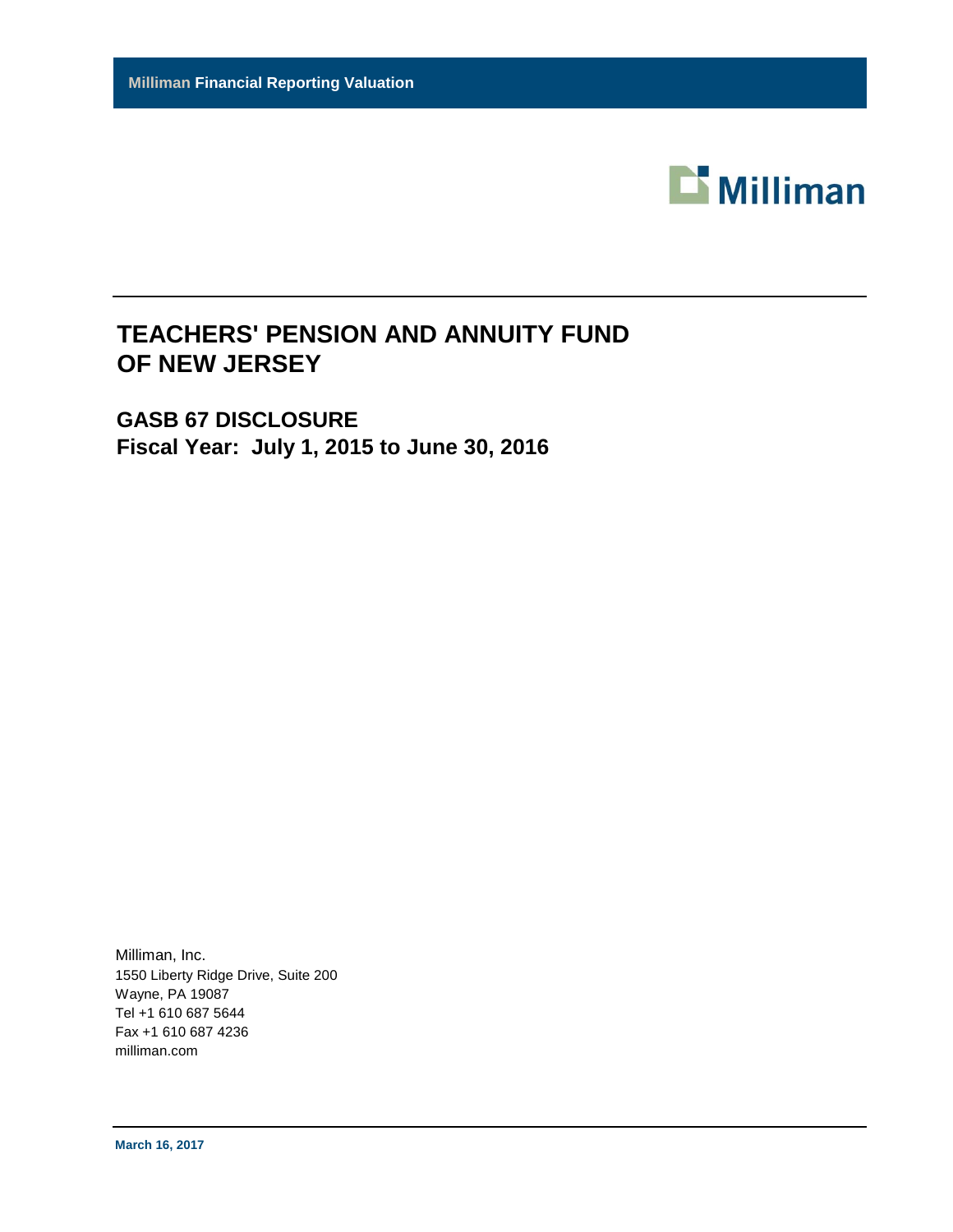## **Table of Contents**

| <b>Certification</b>                                             | 1              |
|------------------------------------------------------------------|----------------|
| <b>Executive Summary</b>                                         | 3              |
| Overview of GASB 67 and GASB 68                                  | 4              |
| <b>Statement of Fiduciary Net Position</b>                       | 5              |
| <b>Statement of Changes in Fiduciary Net Position</b>            | 6              |
| <b>Money-Weighted Rate of Return</b>                             | $\overline{7}$ |
| <b>Net Pension Liability</b>                                     | 8              |
| <b>Changes in Net Pension Liability</b>                          | 9              |
| <b>Long-Term Expected Rate of Return</b>                         | 10             |
| Schedule of Changes in Net Pension Liability and Related Ratios  | 11             |
| <b>Schedule of Employer Contributions</b>                        | 12             |
| <b>Depletion Date Projection</b>                                 | 13             |
| <b>Actuarial Methods and Assumptions Used for Funding Policy</b> | 14             |
| <b>Projection of Contributions</b>                               | 15             |
| <b>Projection of Fiduciary Net Position</b>                      | 16             |
| <b>Actuarial Present Value of Projected Benefit Payments</b>     | 17             |
| Glossary                                                         | 18             |

**GASB 67 Disclosure for Fiscal Year Ending June 30, 2016 Teachers' Pension and Annuity Fund of New Jersey**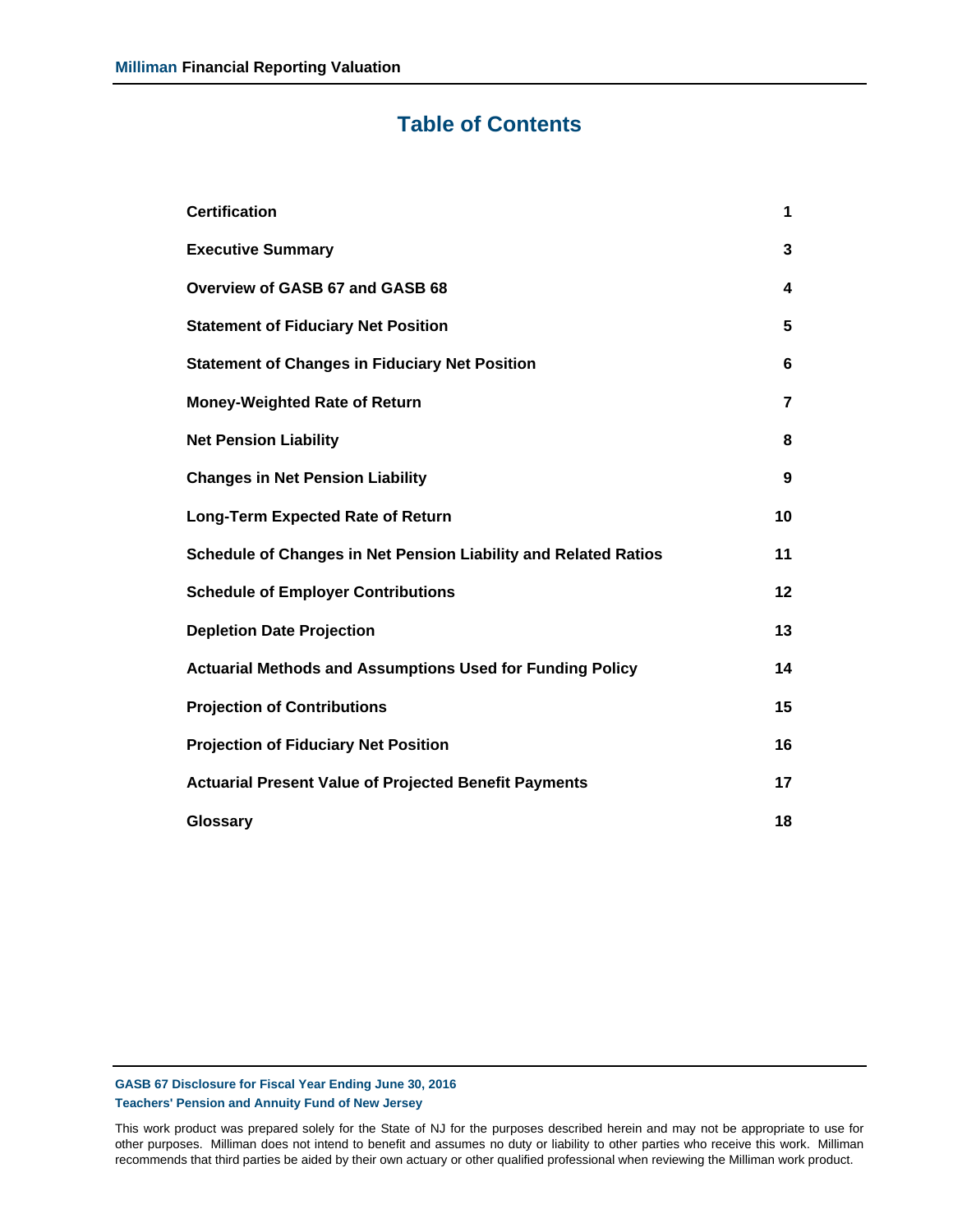## **Certification**

Actuarial computations presented in this report under Statement No. 67 of the Governmental Accounting Standards Board are for purposes of assisting the State of NJ in fulfilling its financial accounting requirements. No attempt is being made to offer any accounting opinion or advice. This report is for fiscal year July 1, 2015 to June 30, 2016. The reporting date for determining plan assets and obligations is June 30, 2016. The calculations enclosed in this report have been made on a basis consistent with our understanding of the plan provisions. Determinations for purposes other than meeting financial reporting requirements may be significantly different than the results contained in this report. Accordingly, additional determinations may be needed for other purposes, such as judging benefit security or meeting employer funding requirements.

In preparing this report, we relied, without audit, on information as of July 1, 2015 as well as asset information as of June 30, 2016 furnished by the State of NJ. This information includes, but is not limited to, statutory provisions, member census data, and financial information. The breakdown as of July 1, 2015 includes 140,227 active participants, 13,435 terminated vested and other inactive participants (13,225 noncontributory members are treated as inactive for this purpose), and 98,230 retirees and beneficiaries. Please see Milliman's funding valuation report dated February 18, 2016 for more information on the plan's participants as of July 1, 2015 as well as a summary of the plan provisions and actuarial methods. Furthermore, this report reflects the adoption of the June 30, 2015 Experience Study and a reduction in the investment return assumption to 7.65%. Please refer to the Experience Study report dated January 16, 2017 for more information on the actuarial assumptions.

We performed a limited review of the census and financial information used directly in our analysis and have found them to be reasonably consistent and comparable with information used for other purposes. The valuation results depend on the integrity of this information. If any of this information is inaccurate or incomplete our results may be different and our calculations may need to be revised.

We hereby certify that, to the best of our knowledge, this report, including all costs and liabilities based on actuarial assumptions and methods adopted by the Board or mandated by statute, is complete and accurate and determined in conformance with generally recognized and accepted actuarial principles and practices, which are consistent with the Actuarial Standards of Practice promulgated by the Actuarial Standards Board and the applicable Guides to Professional Conduct, amplifying Opinions and supporting Recommendations of the American Academy of Actuaries.

This valuation report is only an estimate of the Plan's financial condition as of a single date. It can neither predict the Plan's future condition nor guarantee future financial soundness. Actuarial valuations do not affect the ultimate cost of Plan benefits, only the timing of Plan contributions. While the valuation is based on an array of individually reasonable assumptions, other assumption sets may also be reasonable and valuation results based on those assumptions would be different. No one set of assumptions is uniquely correct. Determining results using alternative assumptions is outside the scope of our engagement.

Future actuarial measurements may differ significantly from the current measurements presented in this report due to factors such as, but not limited to, the following: plan experience differing from that anticipated by the economic or demographic assumptions; changes in economic or demographic assumptions; increases or decreases expected as part of the natural operation of the methodology used for these measurements (such as the end of an amortization period or additional cost or contribution requirements based on the plan's funded status); and changes in plan provisions or applicable law. Due to the limited scope of the actuarial assignment, we did not perform an analysis of the potential range of such future measurements.

**GASB 67 Disclosure for Fiscal Year Ending June 30, 2016 Page 1 Page 1 Page 1 Teachers' Pension and Annuity Fund of New Jersey**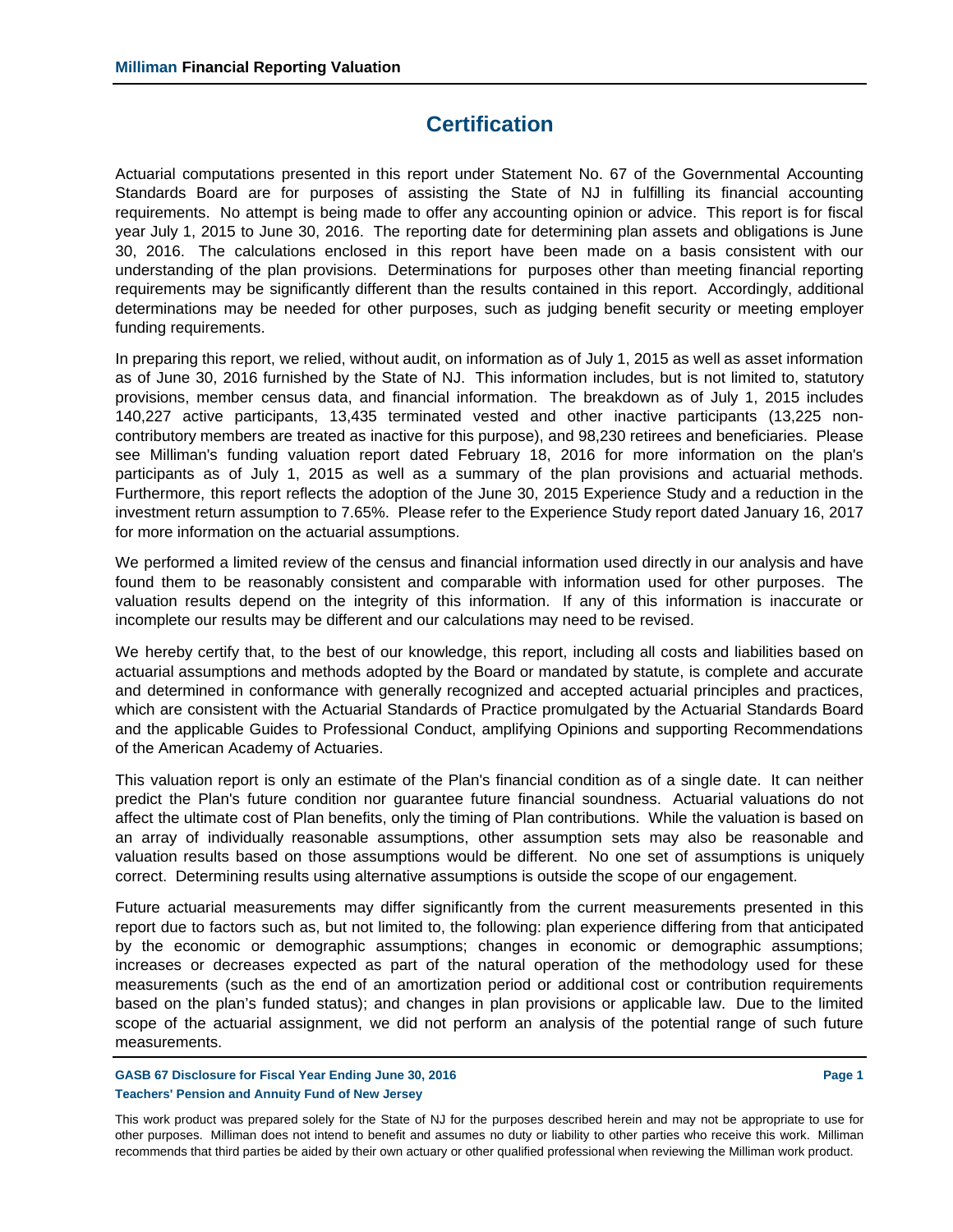## **Certification**

Milliman's work is prepared solely for the use use and benefit of the State of New Jersey Division of Pensions and Benefits. To the extent that Milliman's work is not subject to disclosure under applicable public records laws, Milliman's work may not be provided to third parties without Milliman's prior written consent. Milliman does not intend to benefit or create a legal duty to any third party recipient of its work product. Milliman's consent to release its work product to any third party may be conditioned on the third party signing a Release, subject to the following exceptions: (a) the Plan Sponsor may provide a copy of Milliman's work, in its entirety, to the Plan Sponsor's professional service advisors who are subject to a duty of confidentiality and who agree to not use Milliman's work for any purpose other than to benefit the Fund; and (b) the Plan Sponsor may provide a copy of Milliman's work, in its entirety,to other governmental entities, as required by law.

No third party recipient of Milliman's work product should rely upon Milliman's work product. Such recipients should engage qualified professionals for advice appropriate to their specific needs.

The consultants who worked on this assignment are pension actuaries. Milliman's advice is not intended to be a substitute for qualified legal or accounting counsel.

The signing actuaries are independent of the plan sponsor. We are not aware of any relationship that would impair the objectivity of our work.

On the basis of the foregoing, we hereby certify that, to the best of our knowledge and belief, this report is complete and has been prepared in accordance with generally recognized accepted actuarial principles and practices. We are members of the American Academy of Actuaries and meet the Qualification Standards to render the actuarial opinion contained herein.

South Ponton

**Consulting Actuary Consulting Actuary** 

Richard I Lyord

\_\_\_\_\_\_\_\_\_\_\_\_\_\_\_\_\_\_\_\_\_\_\_\_\_\_\_\_\_\_\_\_\_\_\_\_\_\_\_

Scott F. Porter, FSA Richard L. Gordon, FSA

**GASB 67 Disclosure for Fiscal Year Ending June 30, 2016 Page 2 Page 2 Page 2 Teachers' Pension and Annuity Fund of New Jersey**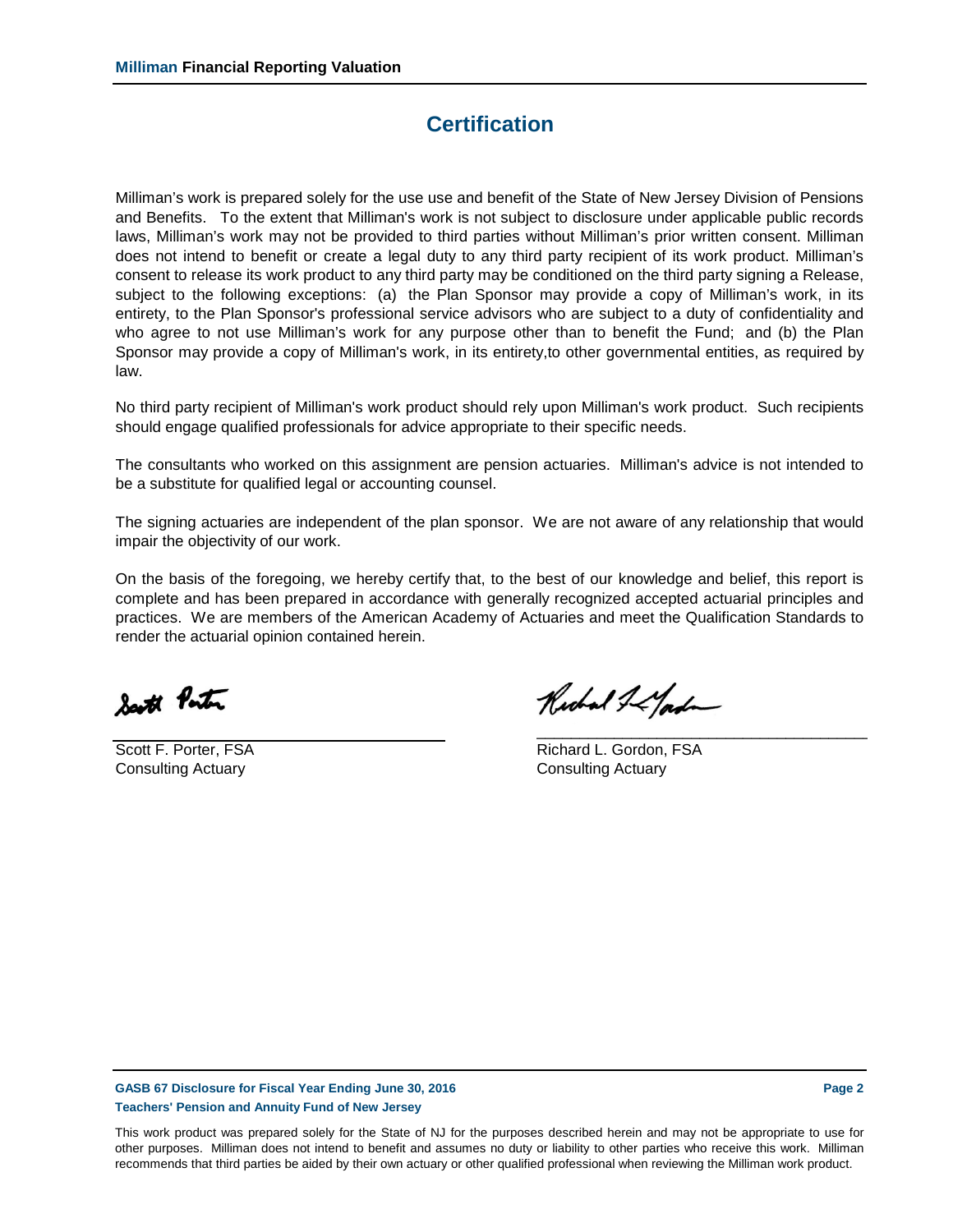## **Executive Summary**

This report presents the results of the actuarial valuation in accordance with GASB 67 as of June 30, 2016 for the Teachers' Pension and Annuity Fund. There are several differences in actuarial assumptions and methods specified by GASB 67 versus those used to determine the statutory contribution in accordance with New Jersey statute. These differences include treatment of receivable contributions, amortization methods, actuarial cost methods, inclusion of insurance benefits and potentially the discount rate.

The discount rate is based on the single equivalent rate that results in the same actuarial present value as the long-term expected rate of return applied to benefit payments, to the extent that the plan's fiduciary net position is projected to be sufficient to make projected benefit payments, and the municipal bond rate applied to benefit payments, to the extent that the plan's fiduciary net position is not projected to be sufficient. As of June 30, 2016, the plan's fiduciary net position is not projected to be sufficent in year 13 of the projection or by June 30, 2029. The depletion date has increased two years from the prior year GASB 67 valuation.

The primary assumption in determining the sufficiency of a plan's fiduciary net position relates to expected State contributions. Beginning with the 2017 fiscal year, 30% of the projected statutory pension contributions was assumed to be made by the State each year. This assumption represents the percentage of actual State contributions made towards the statutory contribution for the Fiscal Year Ending June 30, 2016 in accordance with GASB Statement No. 67. To the extent actual contributions are higher (lower) than shown, any date of depletion would be later (sooner) than shown in this report.

Since a date of depletion is determined, the discount rate is much lower than the current 7.65% investment return assumption. After assets are expected to be depleted, projected benefit payments are discounted using the municipal bond index. The State of New Jersey chose the Bond Buyer GO 20-Bond Municipal Bond Index. The bond index decreased from 3.80% as of June 30, 2015 to 2.85% as of June 30, 2016 resulting in a decrease in the single equivalent rate from 4.13% as of July 1, 2015 to 3.22% as of June 30, 2016. The combined impact of the decrease in the discount rate and reflection of the 2015 Experience Study increased the unfunded liability by approximately \$10.8 billion. The unfunded liability, referred to as the Net Pension Liability, is \$79.0 billion for a funded ratio of 22.3% as of June 30, 2016.

The benefits covered under this valuation include pension benefits and noncontributory group insurance benefits (NCGI). The depletion date has been determined based on the funding of pension benefits only whereas the weighted average discount rate reflects pension and NCGI benefits.

## GASB 67 Disclosure for Fiscal Year Ending June 30, 2016 **Page 3 Page 3 Teachers' Pension and Annuity Fund of New Jersey**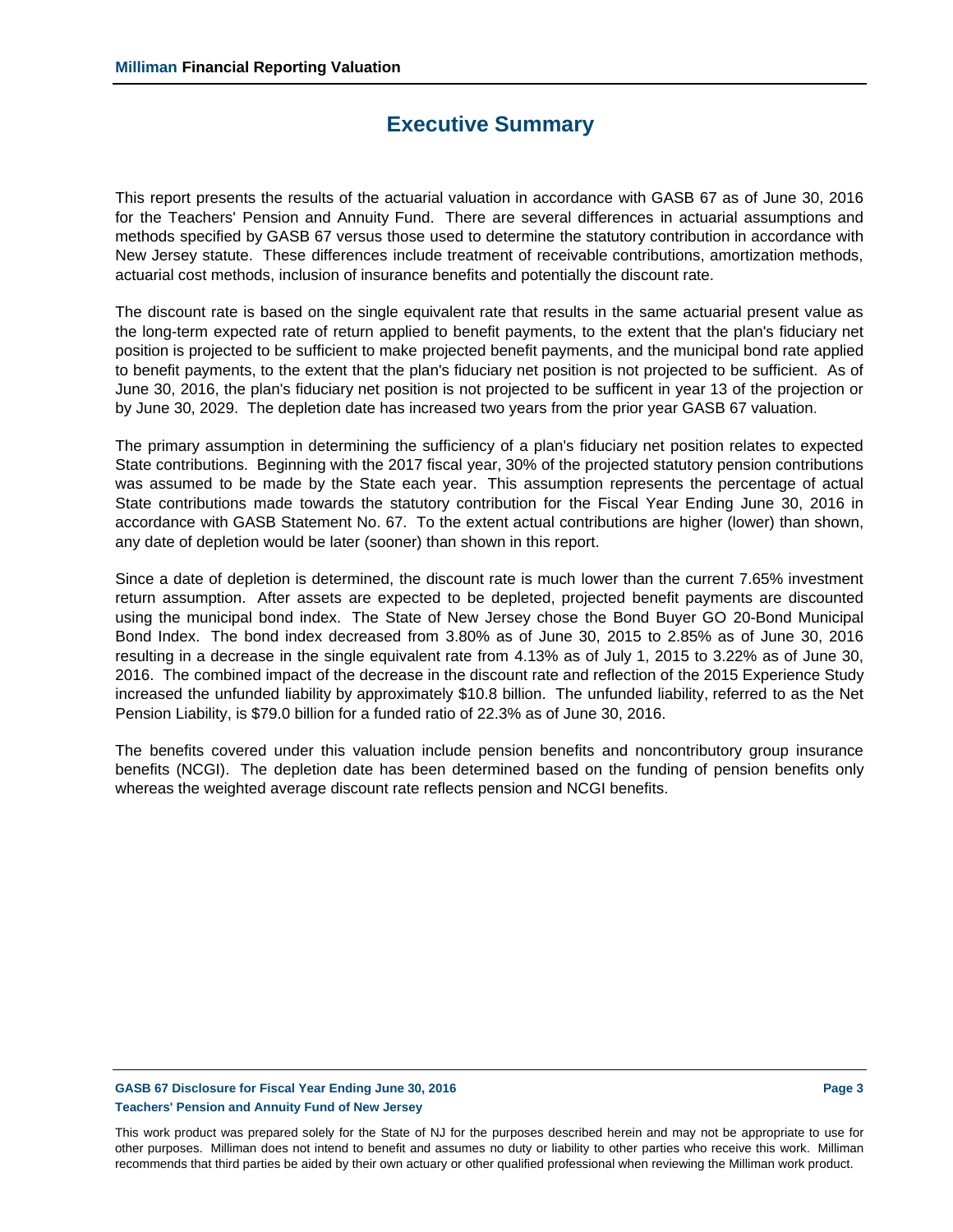## **Overview of GASB 67 and GASB 68**

The Governmental Accounting Standards Board (GASB) released new accounting standards for public pension plans and participating employers in 2012. These standards, GASB Statements No. 67 and 68, have substantially revised the accounting requirements previously mandated under GASB Statements No. 25 and 27. The most notable change is the distinct separation of funding from financial reporting. The Annual Required Contribution (ARC) has been eliminated under GASB 67 and 68 and is no longer relevant for financial reporting purposes. As a result, plan sponsors have been encouraged to establish a formal funding policy that is separate from financial reporting calculations.

GASB 67 applies to financial reporting for public pension plans and is required to be implemented for plan fiscal years beginning after June 15, 2013. Note that a plan's fiscal year might not be the same as the employer's fiscal year. Even if the plan does not issue standalone financial statements, but rather is considered a pension trust fund of a government, it is subject to GASB 67. Under GASB 67, enhancements to the financial statement disclosures are required, along with certain required supplementary information.

GASB 68 governs the specifics of accounting for public pension plan obligations for participating employers and is required to be implemented for employer fiscal years beginning after June 15, 2014. GASB 68 requires a liability for pension obligations, known as the Net Pension Liability, to be recognized on the balance sheets of participating employers. Changes in the Net Pension Liability will be immediately recognized as Pension Expense on the income statement or reported as deferred inflows/outflows of resources depending on the nature of the change.

#### GASB 67 Disclosure for Fiscal Year Ending June 30, 2016 **Page 4 Page 4 Teachers' Pension and Annuity Fund of New Jersey**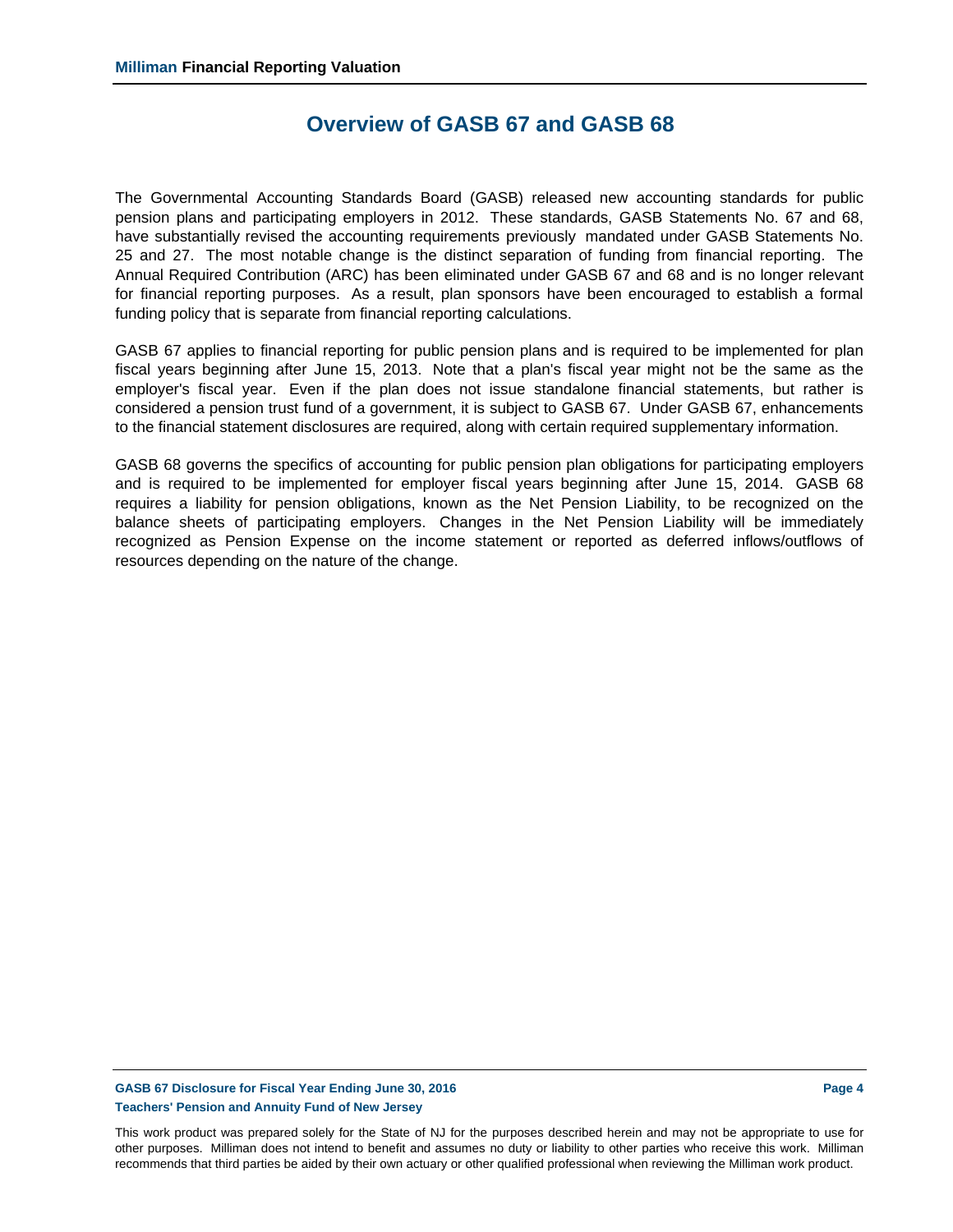## **Statement of Fiduciary Net Position**

|                                                                                                                                                                                                                             | <b>June 30, 2015</b>                                                                              | <b>June 30, 2016</b>                                                                        |
|-----------------------------------------------------------------------------------------------------------------------------------------------------------------------------------------------------------------------------|---------------------------------------------------------------------------------------------------|---------------------------------------------------------------------------------------------|
| <b>Assets</b>                                                                                                                                                                                                               |                                                                                                   |                                                                                             |
| Cash and cash equivalents                                                                                                                                                                                                   | \$3,194,842                                                                                       | \$2,414,775                                                                                 |
| Receivables and prepaid expenses:<br>Receivable contributions<br>Receivable investment income<br>Receivables from brokers for unsettled trades<br>Prepaid expenses<br><b>Total receivables</b>                              | 362,012,703<br>3,012<br>$\Omega$<br>4,931,424<br>366,947,139                                      | 386,888,140<br>33,129<br>0<br>2,551,217<br>389,472,486                                      |
| Investments:                                                                                                                                                                                                                |                                                                                                   |                                                                                             |
| Pension Fund A<br>Pension Fund B<br>Pension Fund D<br>Pension Fund E<br>Short-term investments<br><b>Total investments</b><br>Invested securities lending cash collateral<br>Capital assets net of accumulated depreciation | 0<br>0<br>16,583,641,041<br>8,682,210,214<br>384,497,340<br>25,650,348,595<br>0<br>$\overline{0}$ | 0<br>0<br>14,568,762,228<br>7,797,708,833<br>394,124,066<br>22,760,595,127<br>0<br>$\Omega$ |
|                                                                                                                                                                                                                             |                                                                                                   |                                                                                             |
| <b>Total assets</b>                                                                                                                                                                                                         | 26,020,490,576                                                                                    | 23,152,482,388                                                                              |
| <b>Liabilities</b>                                                                                                                                                                                                          |                                                                                                   |                                                                                             |
| Accrued expenses and benefits payable<br>Securities lending cash collateral<br><b>CGIPF Payable</b><br><b>Total liabilities</b>                                                                                             | 415,238,657<br>(437, 814)<br>892,173<br>415,693,016                                               | 435,116,731<br>(497, 310)<br>0<br>434,619,421                                               |
| Net position restricted for pensions '                                                                                                                                                                                      | \$25,604,797,560                                                                                  | \$22,717,862,967                                                                            |

<sup>1</sup> Excludes any statutory pension and ERI contribution receivables not reflected in TPAF's financial statements.

#### GASB 67 Disclosure for Fiscal Year Ending June 30, 2016 **Page 1 2016** Page 5 **Teachers' Pension and Annuity Fund of New Jersey**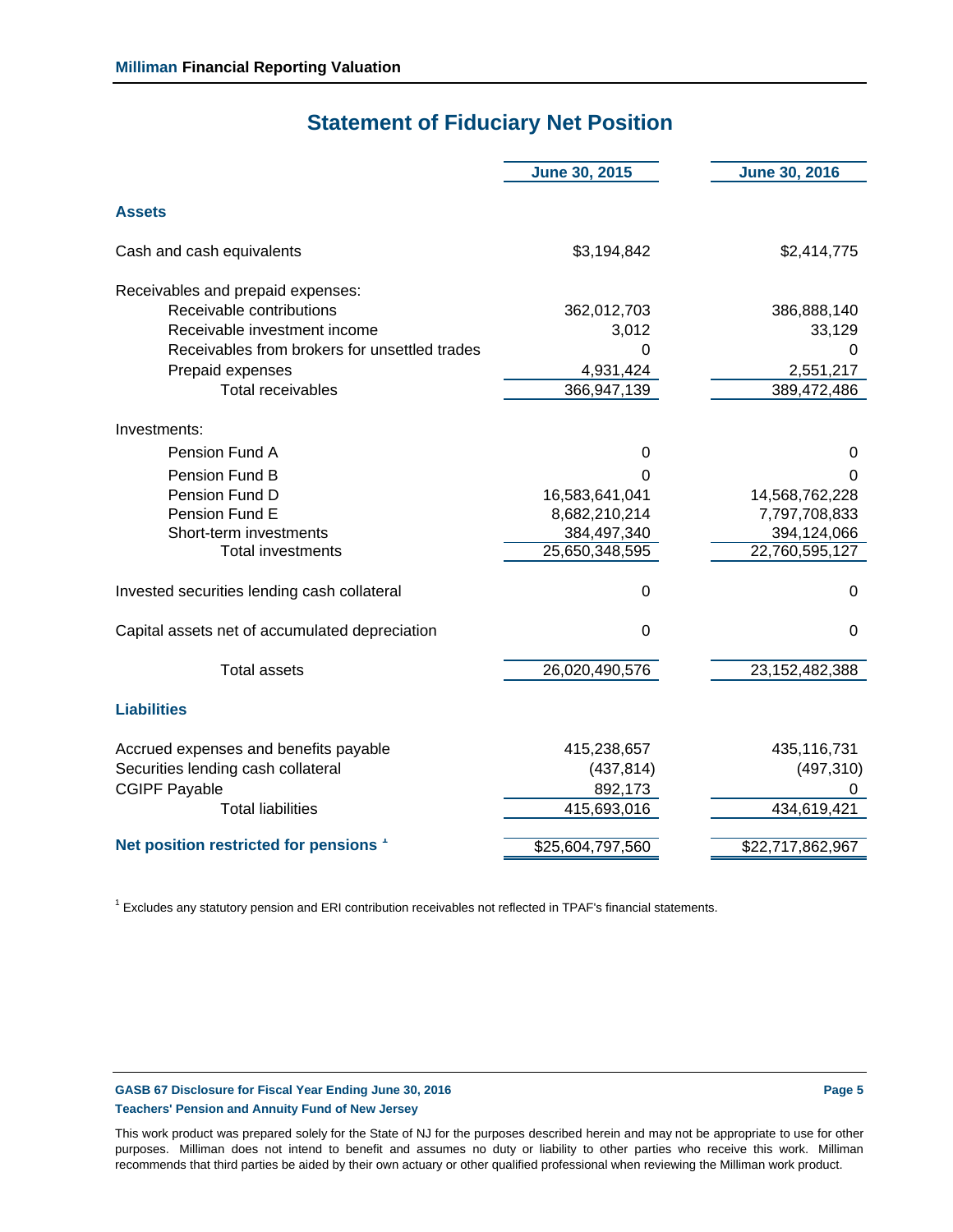# **Statement of Changes in Fiduciary Net Position**

**June 30, 2016**

## **Additions**

| Member contributions                            | \$761,711,695    |
|-------------------------------------------------|------------------|
| Employer contributions (State, Local, and NCGI) | 800,069,277      |
| Transfers from other systems                    | 1,564,002        |
| Other                                           | 243,660          |
| <b>Total contributions</b>                      | 1,563,588,634    |
| Investment income (loss):                       |                  |
| Interest                                        | 458,583,392      |
| <b>Dividends</b>                                | 0                |
| Portion Attributable to CGIPF                   | 0                |
| Net increase in fair value of investments       | (747, 095, 626)  |
| Securities lending income                       | 0                |
| Less investment expenses:                       |                  |
| Direct investment expense                       | 5,434,567        |
| Securities lending management fees              | 0                |
| Securities lending borrower rebates             | 0                |
| Net investment income                           | (293, 946, 801)  |
| Other income                                    | 26,262,448       |
| <b>Total additions</b>                          | 1,295,904,281    |
| <b>Deductions</b>                               |                  |
| Pension benefits                                | 4,075,562,467    |
| Refunds of member contributions                 | 57,928,018       |
| Noncontributory Group Insurance Premium Payment | 35,580,277       |
| Administrative expenses                         | 13,768,112       |
| <b>Total deductions</b>                         | 4,182,838,874    |
| Net increase (decrease)                         | (2,886,934,593)  |
| <b>Net position restricted for pensions</b>     |                  |
| Beginning of year (06/30/2015)                  | 25,604,797,560   |
| End of year (06/30/2016)                        | \$22,717,862,967 |

#### **GASB 67 Disclosure for Fiscal Year Ending June 30, 2016 Page 6 Page 6 Page 6 Teachers' Pension and Annuity Fund of New Jersey**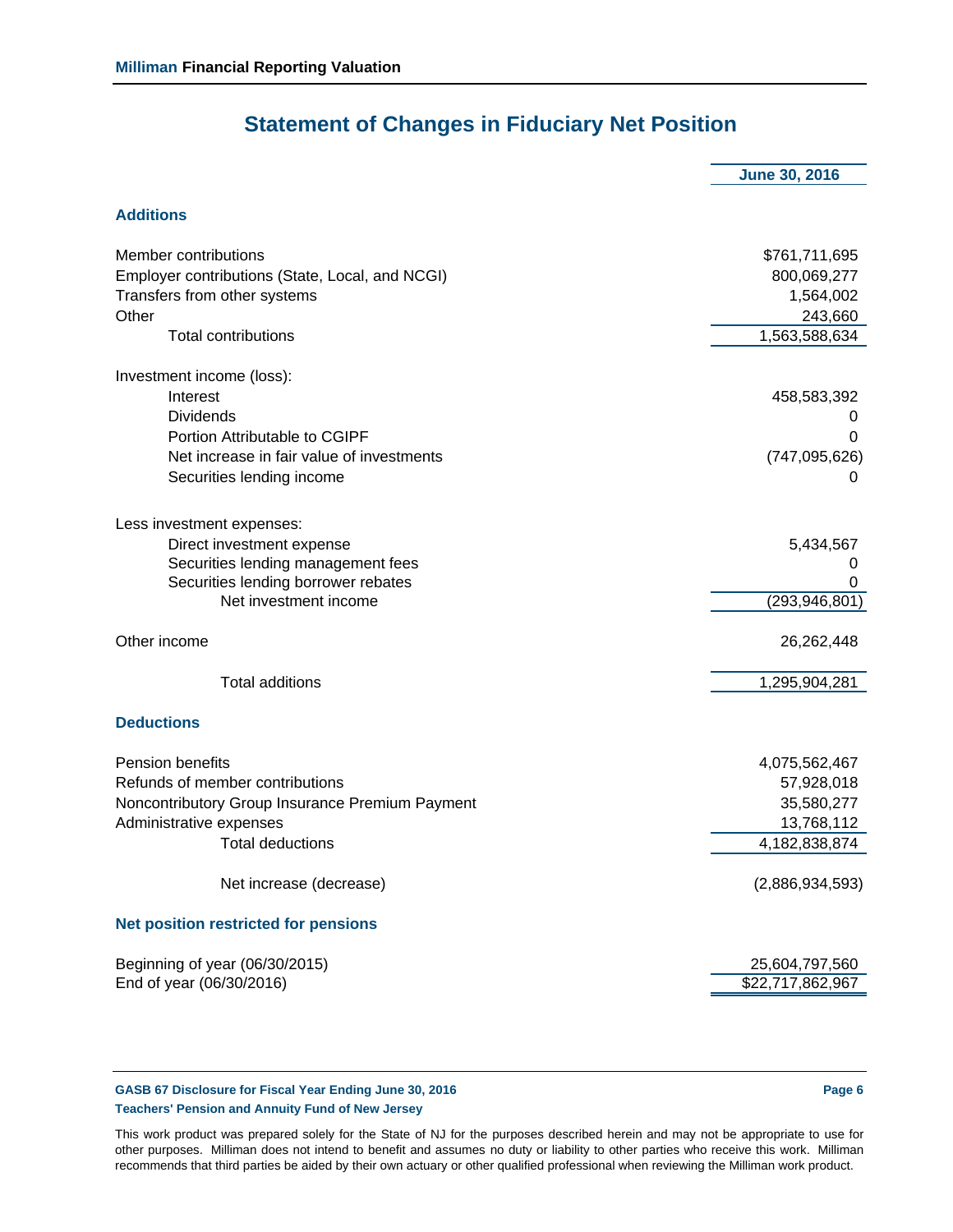| <b>Fiscal Year</b><br><b>Ending</b> | <b>Net</b><br><b>Money-Weighted</b> |
|-------------------------------------|-------------------------------------|
| June 30                             | <b>Rate of Return</b>               |
|                                     |                                     |
| 2007                                | N/A                                 |
| 2008                                | N/A                                 |
| 2009                                | N/A                                 |
| 2010                                | N/A                                 |
| 2011                                | N/A                                 |
| 2012                                | N/A                                 |
| 2013                                | N/A                                 |
| 2014                                | 16.79%                              |
| 2015                                | 4.08%                               |
| 2016                                | $-1.15%$                            |

## **Schedule of Investment Returns**

#### **Calculation of Money-Weighted Rate of Return**

The money-weighted rate of return considers the changing amounts actually invested during a period and weights the amount of pension plan investments by the proportion of time they are available to earn a return during that period. External cash flows are determined on a monthly basis and are assumed to occur at the end of each month. External cash inflows are netted with external cash outflows, resulting in a net external cash flow in each month. The money-weighted rate of return is calculated net of investment expenses and has been determined by the New Jersey Division of Investments.

#### GASB 67 Disclosure for Fiscal Year Ending June 30, 2016 **Page 7 Page 7 Page 7 Teachers' Pension and Annuity Fund of New Jersey**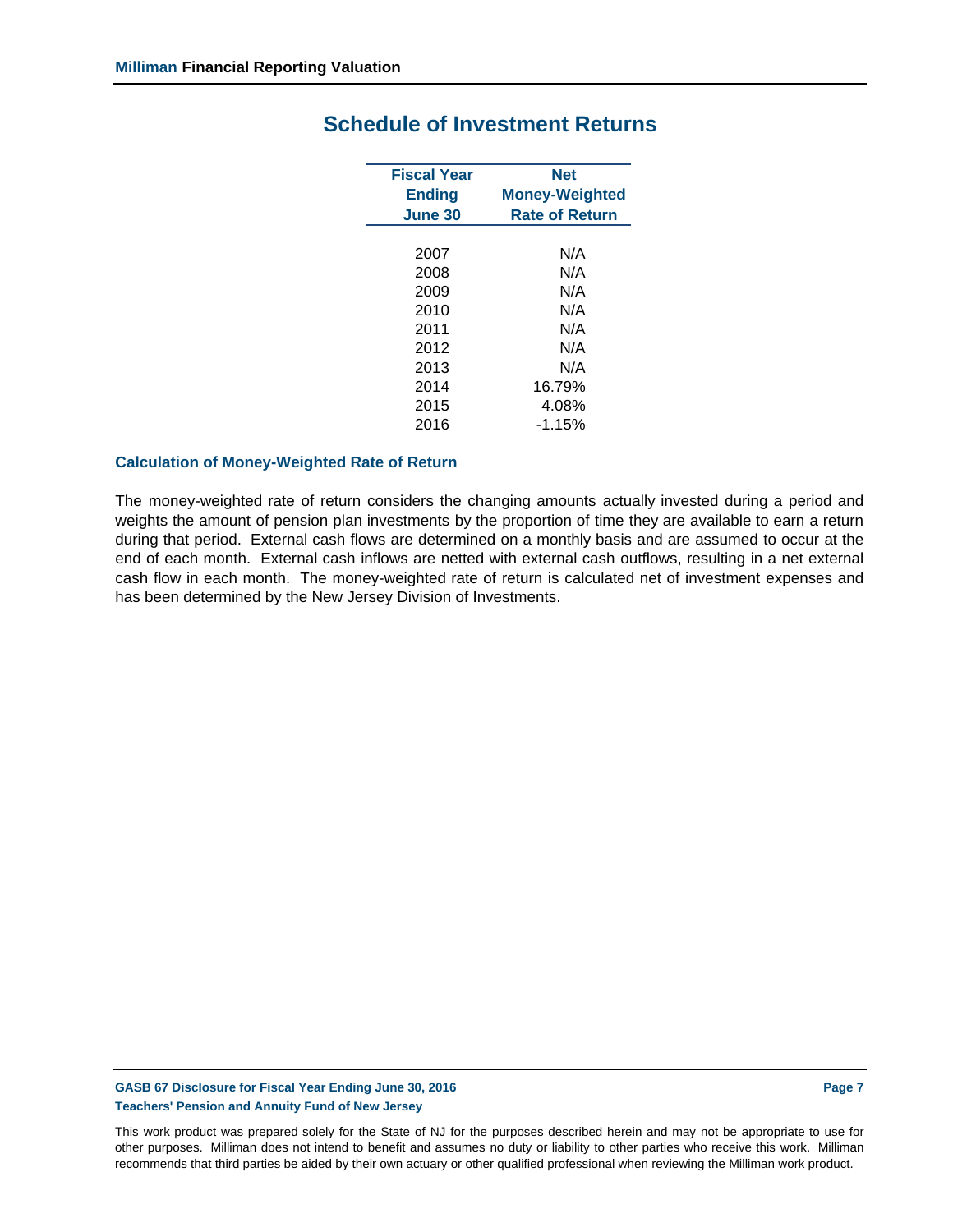## **Net Pension Liability**

| <b>Net Pension Liability</b>                             | <b>June 30, 2015</b> | <b>June 30, 2016</b> |
|----------------------------------------------------------|----------------------|----------------------|
|                                                          | \$89,182,662,000     | \$101,746,770,000    |
| Total pension liability                                  |                      |                      |
| Fiduciary net position                                   | 25,604,797,560       | 22,717,862,967       |
| Net pension liability                                    | 63,577,864,440       | 79,028,907,033       |
| Fiduciary net position as a % of total pension liability | 28.71%               | 22.33%               |
| Covered payroll                                          | 10,162,263,470       | 10,305,472,484       |
| Net pension liability as a % of covered payroll          | 625.63%              | 766.86%              |

The total pension liability was determined by an actuarial valuation as of the valuation date, calculated based on the discount rate and actuarial assumptions below, and was then projected forward to the measurement date. There have been no significant changes in the demographics or plan provisions that would warrant an adjustment to the projection of the results from the valuation date to the measurement date. However, the rollforward results reflects new actuarial assumptions as described below. Any significant changes during this period must be reflected as prescribed by GASB 67 and 68. Covered Payroll is as of June 30, 2014 and June 30, 2015, respectively.

#### **Discount Rate**

The plan's fiduciary net position was not projected to be available to make all projected future benefit payments of current active and inactive employees. Therefore, the discount rate for calculating the total pension liability is equal to the single equivalent rate that results in the same actuarial present value as the long-term expected rate of return applied to benefit payments, to the extent that the plan's fiduciary net position is projected to be sufficient to make projected benefit payments, and the municipal bond rate applied to benefit payments, to the extent that the plan's fiduciary net position is not projected to be sufficient.

| Discount rate                                               | $3.22\%$ |
|-------------------------------------------------------------|----------|
| Long-term expected rate of return net of investment expense | 7.65%    |
| Municipal bond rate <sup>1</sup>                            | 2.85%    |

#### **Other Key Actuarial Assumptions**

The actuarial assumptions that determined the total pension liability as of June 30, 2016 were based on the results of an actuarial experience study for the period July 1, 2012 - July 1, 2015. Please refer to that report for more information.

| Valuation date        | July 1, 2015                  |
|-----------------------|-------------------------------|
| Measurement date      | June 30, 2016                 |
| Actuarial cost method | Entry Age Normal <sup>2</sup> |

All other assumptions used are consistent with the assumptions used in the June 30, 2015 Actuarial Valuation Report prepared as of July 1, 2015 and modified by the 2015 Experience Study dated February 18, 2016 and January 16, 2017, respectively.

<sup>1</sup> Bond Buyer 20-Bond General Obligation Bond Index as of June 30, 2016; 3.80% as of June 25, 2015

 $^2$  Total projected compensation is used to allocate costs under Entry Age Normal even if pensionable compensation is limited to the Social Security Taxable Wage Base. The select period for the salary scale is assumed to occur during the period July 1, 2011 through June 30, 2026. The ultimate scale applies to all other time periods.

GASB 67 Disclosure for Fiscal Year Ending June 30, 2016 **Page 8** Assembly 2016 **Teachers' Pension and Annuity Fund of New Jersey**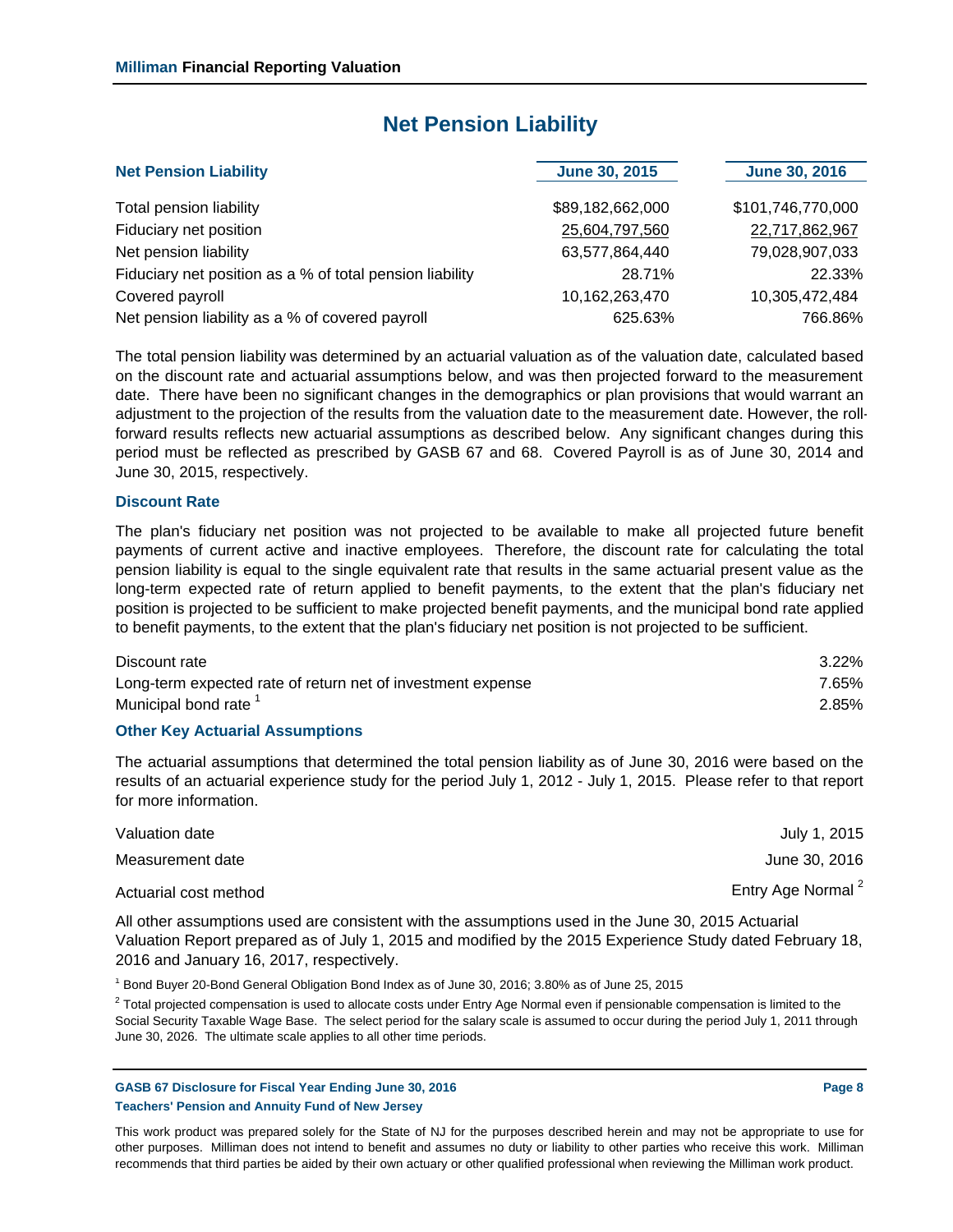|                                                  | <b>Increase (Decrease)</b> |                       |                    |  |
|--------------------------------------------------|----------------------------|-----------------------|--------------------|--|
|                                                  | <b>Total Pension</b>       | <b>Plan Fiduciary</b> | <b>Net Pension</b> |  |
|                                                  | <b>Liability</b>           | <b>Net Position</b>   | <b>Liability</b>   |  |
| <b>Changes in Net Pension Liability</b>          | $(a)$ <sup>1</sup>         | (b)                   | $(a) - (b)$        |  |
|                                                  |                            |                       |                    |  |
| Balances as of June 30, 2015                     | \$89,182,662,000           | \$25,604,797,560      | \$63,577,864,440   |  |
|                                                  |                            |                       |                    |  |
| Changes for the year:                            |                            |                       |                    |  |
| Service cost                                     | \$2,344,321,810            |                       | 2,344,321,810      |  |
| Interest on total pension liability              | \$3,694,844,118            |                       | 3,694,844,118      |  |
| Effect of plan changes                           | \$0                        |                       | 0                  |  |
| Effect of economic/demographic (gains) or losses | (\$134, 644, 168)          |                       | (134, 644, 168)    |  |
| Effect of assumptions changes or inputs          | \$10,827,093,000           |                       | 10,827,093,000     |  |
| Benefit payments                                 | (\$4,169,070,762)          | (4, 169, 070, 762)    | 0                  |  |
| Transfers from other Systems                     | \$1,564,002                | 1,564,002             | $\Omega$           |  |
| Adminstrative expenses                           |                            | (13,768,112)          | 13,768,112         |  |
| Member contributions                             |                            | 761,711,695           | (761, 711, 695)    |  |
| Net investment income                            |                            | (267, 684, 353)       | 267,684,353        |  |
| <b>Employer contributions</b>                    |                            | 800,069,277           | (800, 069, 277)    |  |
| Other                                            |                            | 243,660               | (243,660)          |  |
| Balances as of June 30, 2016                     | 101,746,770,000            | 22,717,862,967        | 79,028,907,033     |  |
|                                                  |                            |                       |                    |  |

## **Changes in Net Pension Liability**

 $<sup>1</sup>$  Total Pension Liability as of June 30, 2015 is based on a single equivalent discount rate of 4.13%</sup>

## **Sensitivity Analysis**

The following presents the net pension liability of the Teachers' Pension and Annuity Fund of New Jersey, calculated using the discount rate of 3.22%, as well as what the System's net pension liability would be if it were calculated using a discount rate that is 1 percentage point lower (2.22%) or 1 percentage point higher (4.22%) than the current rate.

|                                                                            | 1%                               | <b>Current</b>                                                          | $1\%$                                                |
|----------------------------------------------------------------------------|----------------------------------|-------------------------------------------------------------------------|------------------------------------------------------|
|                                                                            | <b>Decrease</b>                  | <b>Discount Rate</b>                                                    | <b>Increase</b>                                      |
|                                                                            | 2.22%                            | 3.22%                                                                   | 4.22%                                                |
| Total pension liability<br>Fiduciary net position<br>Net Pension liability | 22,717,862,967<br>94,378,176,033 | \$117,096,039,000 \$101,746,770,000<br>22,717,862,967<br>79,028,907,033 | \$89,212,111,000<br>22,717,862,967<br>66,494,248,033 |

#### GASB 67 Disclosure for Fiscal Year Ending June 30, 2016 **Page 9** Page 9 **Teachers' Pension and Annuity Fund of New Jersey**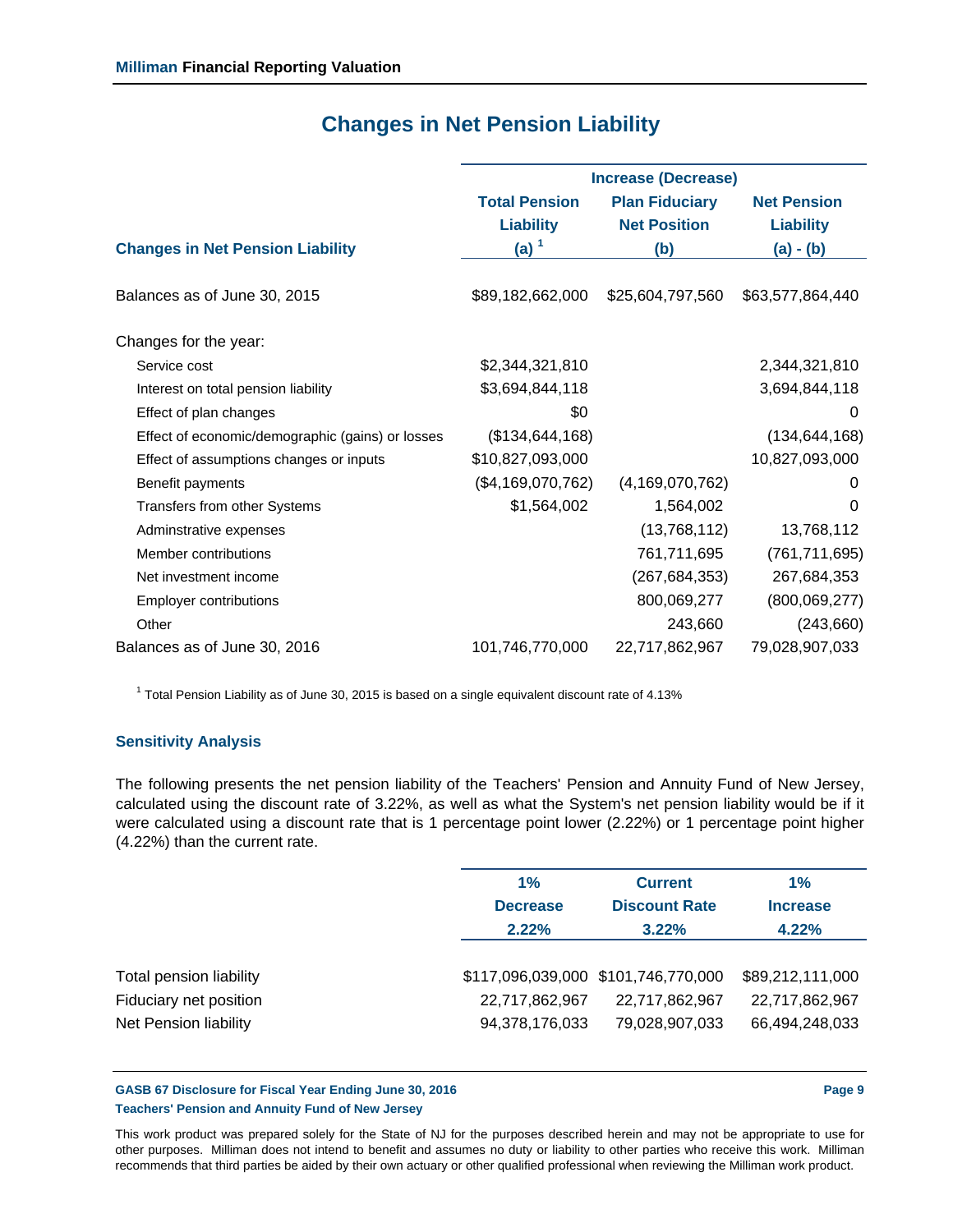## **Long-Term Expected Rate of Return**

The best-estimate range for the long-term expected rate of return is determined by adding expected inflation to expected long-term real returns and reflecting expected volatility and correlation. The capital market assumptions are per Milliman's investment consulting practice as of December 31, 2015.

|                                               |                                                               | <b>Target</b>      | <b>Long-Term</b><br><b>Expected</b><br><b>Real Rate</b> |
|-----------------------------------------------|---------------------------------------------------------------|--------------------|---------------------------------------------------------|
| <b>Asset Class</b>                            | <b>Index</b>                                                  | <b>Allocation*</b> | of Return                                               |
| US Cash                                       | <b>BAML 3-Mon Tbill</b>                                       | 5.00%              | 0.39%                                                   |
| <b>US Gyt Bonds</b>                           | <b>Barclays Gvt</b>                                           | 1.50%              | 1.28%                                                   |
| <b>US Credit Bonds</b>                        | <b>Barclays Credit</b>                                        | 13.00%             | 2.76%                                                   |
| <b>US Mortgages</b>                           | <b>Barclays MBS</b>                                           | 2.00%              | 2.38%                                                   |
| <b>US Inflation-Indexed Bonds</b>             | <b>Barclays US TIPs</b>                                       | 1.50%              | 1.41%                                                   |
| <b>US High Yield Bonds</b>                    | <b>BAML High Yield</b>                                        | 2.00%              | 4.70%                                                   |
| <b>US Equity Market</b>                       | Russell 3000                                                  | 26.00%             | 5.14%                                                   |
| Foreign Developed Equity                      | <b>MSCI EAFE NR</b>                                           | 13.25%             | 5.91%                                                   |
| <b>Emerging Markets Equity</b>                | <b>MSCI EM NR</b>                                             | 6.50%              | 8.16%                                                   |
| <b>Private Real Estate Property</b>           | <b>NCREIF Property</b>                                        | 5.25%              | 3.64%                                                   |
| Timber                                        | <b>NCREIF Timber</b>                                          | 1.00%              | 3.86%                                                   |
| Farmland                                      | <b>NCREIF Farmland</b>                                        | 1.00%              | 4.39%                                                   |
| <b>Private Equity</b>                         | <b>Cambridge Private Equity</b>                               | 9.00%              | 8.97%                                                   |
| Commodities                                   | Dow Jones UBS                                                 | 0.50%              | 2.87%                                                   |
| Hedge Funds - MultiStrategy                   | <b>HFRI MultiStrategy</b>                                     | 5.00%              | 3.70%                                                   |
| Hedge Funds - Equity Hedge                    | <b>HFRI Equity Hedge</b>                                      | 3.75%              | 4.72%                                                   |
| Hedge Funds - Distressed                      | <b>HFRI Distressed</b>                                        | 3.75%              | 3.49%                                                   |
| Assumed Inflation - Mean                      |                                                               |                    | 2.50%                                                   |
| <b>Assumed Inflation - Standard Deviation</b> |                                                               |                    | 1.89%                                                   |
| Portfolio Arithmetic Mean Return              |                                                               |                    | 7.31%                                                   |
| <b>Portfolio Standard Deviation</b>           |                                                               |                    | 11.74%                                                  |
|                                               | Long-Term Expected Rate of Return selected by State Treasurer |                    | 7.65%                                                   |

\* Based on target asset allocation for 2016 fiscal year

GASB 67 Disclosure for Fiscal Year Ending June 30, 2016 **Page 10 Page 10 Page 10 Teachers' Pension and Annuity Fund of New Jersey**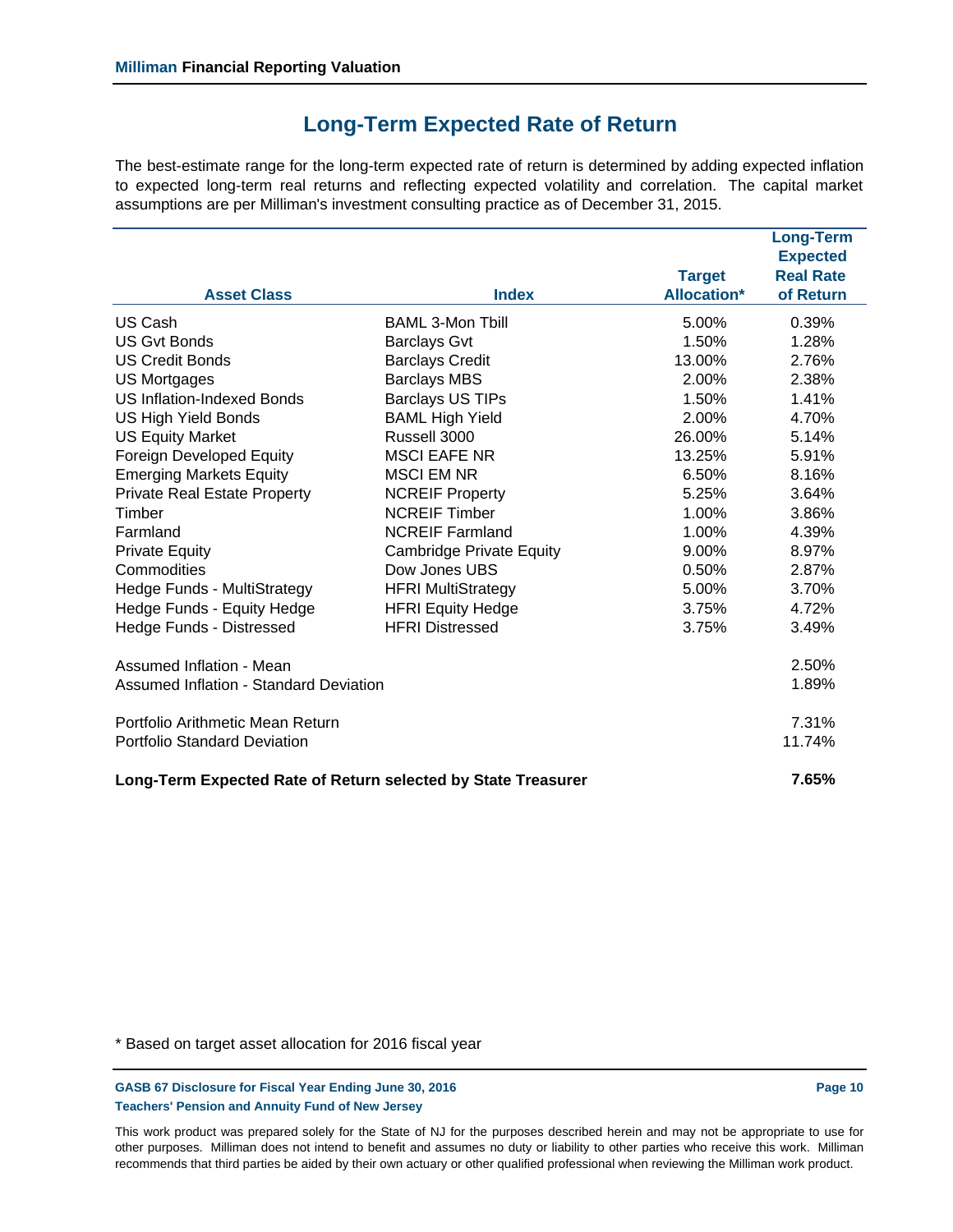|                                                          |          |          |             |          | <b>Fiscal Year Ending June 30</b> |             |             |         |          |             |
|----------------------------------------------------------|----------|----------|-------------|----------|-----------------------------------|-------------|-------------|---------|----------|-------------|
|                                                          | 2016     | 2015     | 2014        | 2013     | 2012                              | 2011        | 2010        | 2009    | 2008     | 2007        |
| <b>Total Pension Liability</b>                           |          |          |             |          |                                   |             |             |         |          |             |
| Service cost                                             | \$2,344  | \$2,022  | \$1,871     | \$0      | \$0                               | \$0         | \$0         | \$0     | \$0      | \$0         |
| Interest on total pension iability                       | 3,695    | 3,797    | 3,794       | $\Omega$ | 0                                 | $\Omega$    | 0           | 0       | $\Omega$ |             |
| Effect of plan changes                                   | 0        | 0        | $\mathbf 0$ | $\Omega$ | $\Omega$                          | $\Omega$    | 0           | U       | $\Omega$ |             |
| Effect of assumption changes or inputs                   | 10,827   | 5,914    | 2,614       | $\Omega$ | 0                                 | 0           | 0           | 0       | $\Omega$ |             |
| Effect of economic/demographic (gains) or losses         | (135)    | 365      | (25)        | $\Omega$ | 0                                 | $\Omega$    | 0           | U       | $\Omega$ |             |
| Benefit payments                                         | (4, 169) | (4,015)  | (3,838)     | 0        | 0                                 | 0           | 0           | 0       | $\Omega$ |             |
| Transfers from other Systems                             | 2        | 4        | $\Omega$    | $\Omega$ | 0                                 | 0           | 0           | U       | $\Omega$ |             |
| Net change in total pension liability                    | 12,564   | 8,087    | 4,417       | $\Omega$ | $\Omega$                          | $\mathbf 0$ | 0           | 0       | $\Omega$ |             |
| Total pension liability, beginning                       | 89,183   | 81,095   | 76,679      | 0        | 0                                 | 0           | 0           | 0       | $\Omega$ | 0           |
| Total pension liability, ending (a)                      | 101,747  | 89,183   | 81,095      | 0        | 0                                 | $\mathbf 0$ | 0           | 0       | $\Omega$ | 0           |
| <b>Fiduciary Net Position</b>                            |          |          |             |          |                                   |             |             |         |          |             |
| Employer contributions                                   | \$800    | \$541    | \$428       | \$0      | \$0                               | \$0         | \$0         | \$0     | \$0      | \$0         |
| Member contributions                                     | 762      | 740      | 716         | 0        | 0                                 | 0           | 0           | 0       | 0        |             |
| Investment income net of investment expenses             | (268)    | 1,040    | 4,078       | $\Omega$ | 0                                 | $\Omega$    | 0           | U       | $\Omega$ |             |
| Benefit payments                                         | (4, 169) | (4,015)  | (3,838)     | 0        | 0                                 | 0           | 0           | 0       | 0        |             |
| Administrative expenses                                  | (14)     | (14)     | (12)        | $\Omega$ | $\Omega$                          | $\Omega$    | 0           | 0       | $\Omega$ | 0           |
| Transfers from other Systems + misc items                | 2        | Δ        |             |          |                                   |             |             |         |          |             |
| Net change in plan fiduciary net position                | (2,887)  | (1,704)  | 1,372       | 0        | 0                                 | 0           | 0           | 0       | 0        | 0           |
| Fiduciary net position, beginning                        | 25,605   | 27,282   | 25,888      | 0        | 0                                 | 0           | 0           | 0       | 0        | 0           |
| Fiduciary net position, ending (b)                       | 22,718   | 25,605   | 27,282      | 0        | 0                                 | $\Omega$    | $\mathbf 0$ | 0       | ∩        | $\mathbf 0$ |
| Net pension liability, ending = $(a) - (b)$              | \$79,029 | \$63,578 | \$53,813    | \$0      | \$0                               | \$0         | \$0         | \$0     | \$0      | \$0         |
| Fiduciary net position as a % of total pension liability | 22.33%   | 28.71%   | 33.64%      | N/A      | N/A                               | N/A         | N/A         | N/A     | N/A      | N/A         |
| Covered payroll                                          | \$10,305 | \$10,162 | \$10,039    | \$9,779  | \$9,682                           | \$10,025    | \$9,747     | \$9,419 | \$9,078  | \$8,749     |
| Net pension liability as a % of covered payroll          | 766.86%  | 625.63%  | 536.05%     | 0.00%    | 0.00%                             | 0.00%       | 0.00%       | 0.00%   | 0.00%    | 0.00%       |

## **Schedule of Changes in Net Pension Liability and Related Ratios (\$ in Millions)**

This schedule is presented to illustrate the requirement to show information for 10 years. However, recalculations of prior years are not required, and if prior years are not reported in accordance with the current GASB standards, they should not be reported.

#### **GASB 67 Disclosure for Fiscal Year Ending June 30, 2016 Page 11**

#### **Teachers' Pension and Annuity Fund of New Jersey**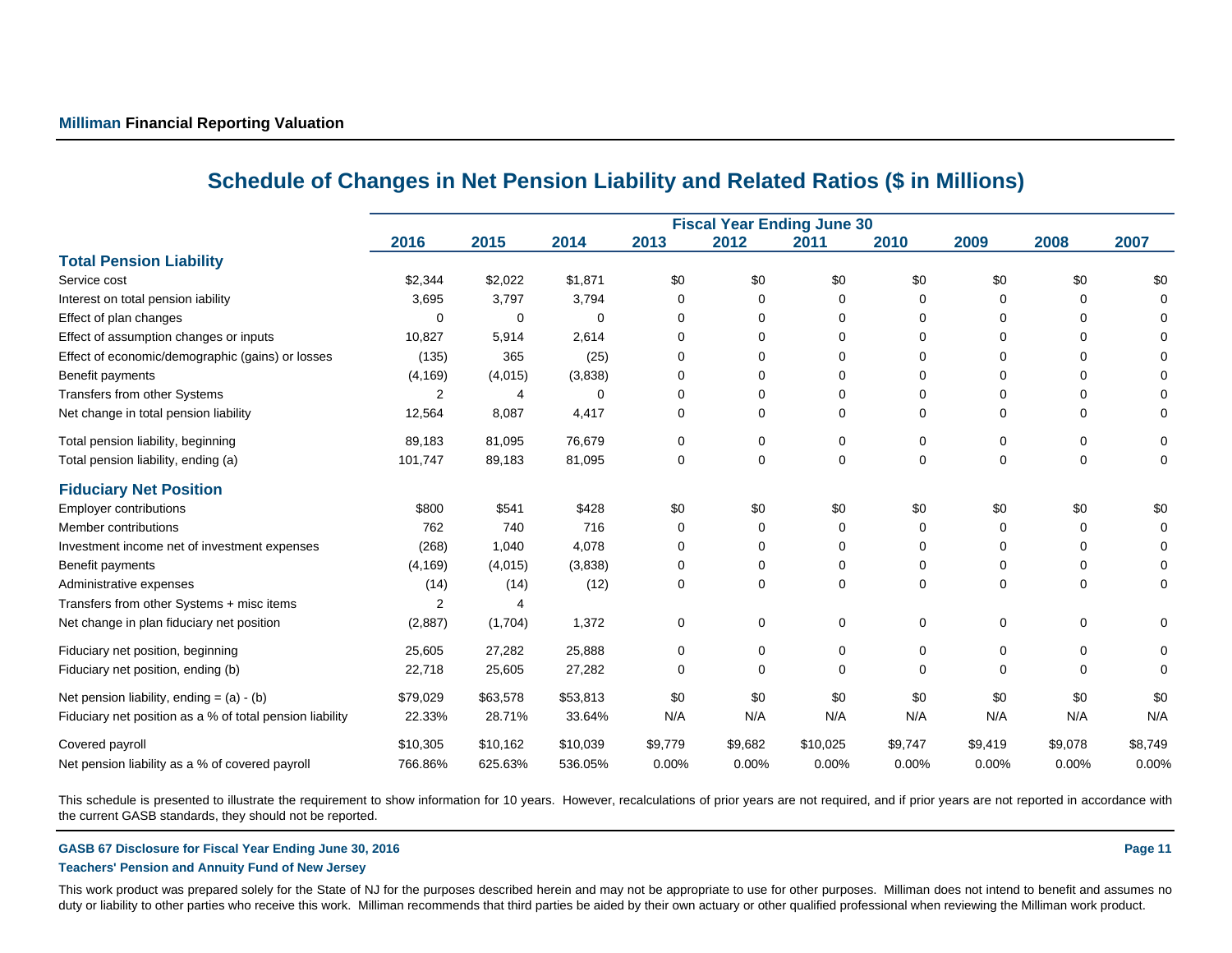| <b>Fiscal Year</b> | <b>Actuarially</b>  | <b>Contribution</b><br><b>Actual</b> |                   |                | <b>Contribution</b>    |
|--------------------|---------------------|--------------------------------------|-------------------|----------------|------------------------|
| <b>Ending</b>      | <b>Determined</b>   | <b>Employer</b>                      | <b>Deficiency</b> | <b>Covered</b> | as a $%$ of            |
| <b>June 30</b>     | <b>Contribution</b> | <b>Contribution</b>                  | (Excess)          | <b>Payroll</b> | <b>Covered Payroll</b> |
|                    |                     |                                      |                   |                |                        |
| 2007               | 1,156,140,571       | 663,415,668                          | \$492,724,903     | 8,748,623,186  | 7.58%                  |
| 2008               | 1,286,147,106       | 663,791,615                          | 622,355,491       | 9,077,628,813  | 7.31%                  |
| 2009               | 1,348,105,853       | 64,376,207                           | 1,283,729,646     | 9,419,083,203  | 0.68%                  |
| 2010               | 1,526,168,830       | 0                                    | 1,526,168,830     | 9,747,020,060  | 0.00%                  |
| 2011               | 1,826,722,370       | $\Omega$                             | 1,826,722,370     | 10,025,401,658 | 0.00%                  |
| 2012               | 2,009,810,329       | 287,115,915                          | 1,722,694,414     | 9,682,318,739  | 2.97%                  |
| 2013               | 2,148,185,001       | 613,766,799                          | 1,534,418,202     | 9,779,212,916  | 6.28%                  |
| 2014               | 2,158,287,358       | 392,035,985                          | 1,766,251,373     | 10,038,792,896 | 3.91%                  |
| 2015               | 2,306,611,715       | 504,320,000                          | 1,802,291,715     | 10,162,263,470 | 4.96%                  |
| 2016               | 2,544,811,534       | 764,489,000                          | 1,780,322,534     | 10,305,472,484 | 7.42%                  |

# **Schedule of Employer Pension Contributions 1**

<sup>1</sup> Only reflects State contributions towards the Actuarially Determined Contribution. Excludes other employer contributions such as NCGI premium reimbursement, delayed enrollments, delayed appropriations and other miscellaneous items.

## GASB 67 Disclosure for Fiscal Year Ending June 30, 2016 **Page 12 Page 12 Page 12 Teachers' Pension and Annuity Fund of New Jersey**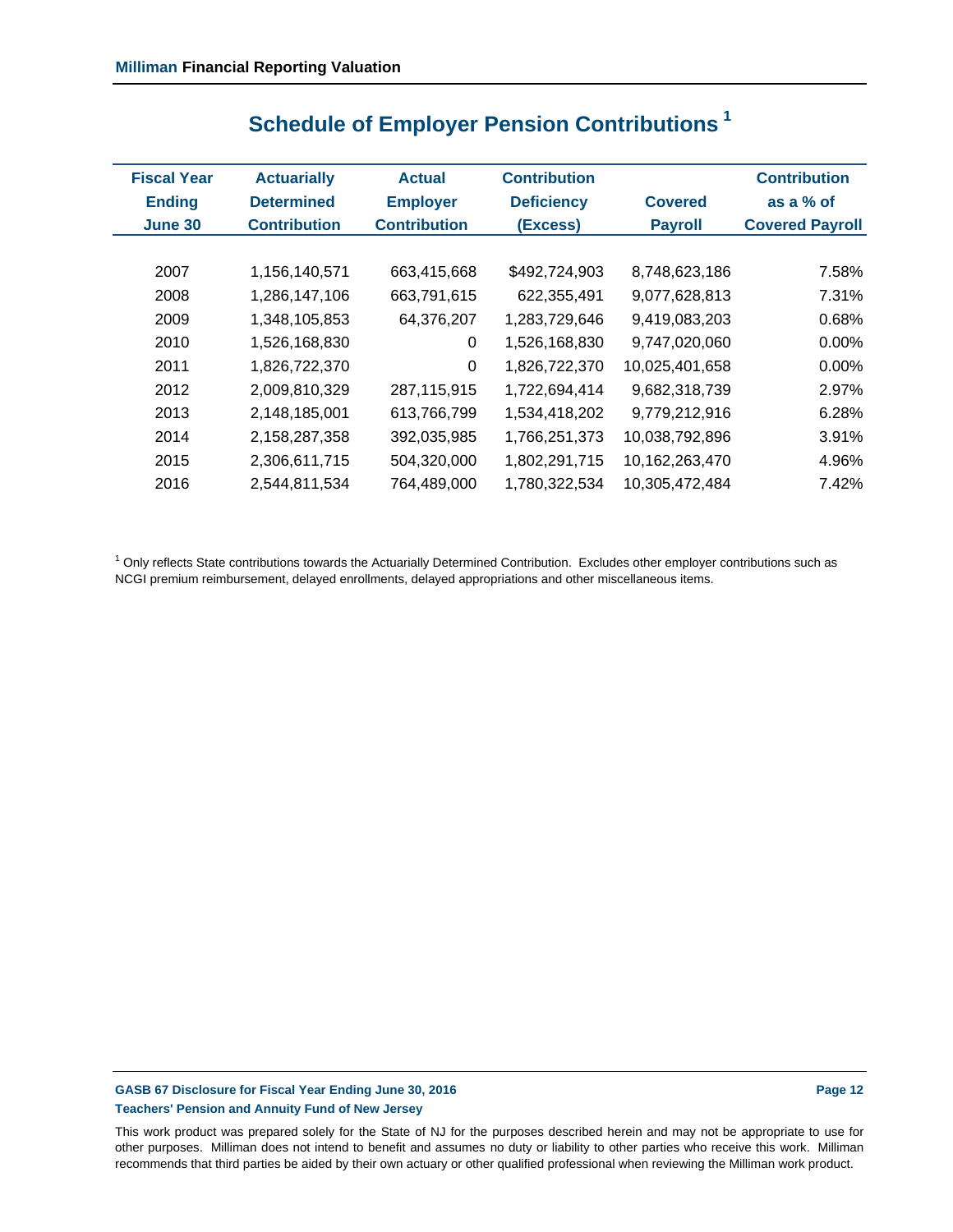## **Depletion Date Projection**

In order to determine if the plan's fiduciary net position is projected to be sufficient to make projected benefit payments, we have prepared a depletion date projection using the following techniques and assumptions:

- Current active members (non-contributory members are not considered active) contribute the required employee contribution amounts.
- Employer contributions are assumed to equal 30% of the State's statutory contribution (see following page for details).
- Benefit payments are projected based on the actuarial assumptions and the current plan provisions.
- Members are assumed to receive pay increases, terminate, retire, become disabled, die, and so forth according to the actuarial assumptions adopted in the 2015 Experience Study dated January 16, 2017.
- Terminating and retiring members will not be replaced with new employees.
- Current administrative expenses are assumed to be equal to 0.340% of the expected benefit payments for the fiscal year.
- All cash flows are assumed to occur on average halfway through the year.
- The long-term expected rate of return on pension plan investments is 7.65%.
- The actuarial assumptions do not change.
- The plan provisions do not change.
- Excludes any liabilities associated with the contributory group life insurance benefits, but includes payas-you-go payments for the non-contributory insurance benefits.

Actual results at each point in time will yield different values, reflecting the actual experience of the plan membership and assets.

#### GASB 67 Disclosure for Fiscal Year Ending June 30, 2016 **Page 13 Page 13 Teachers' Pension and Annuity Fund of New Jersey**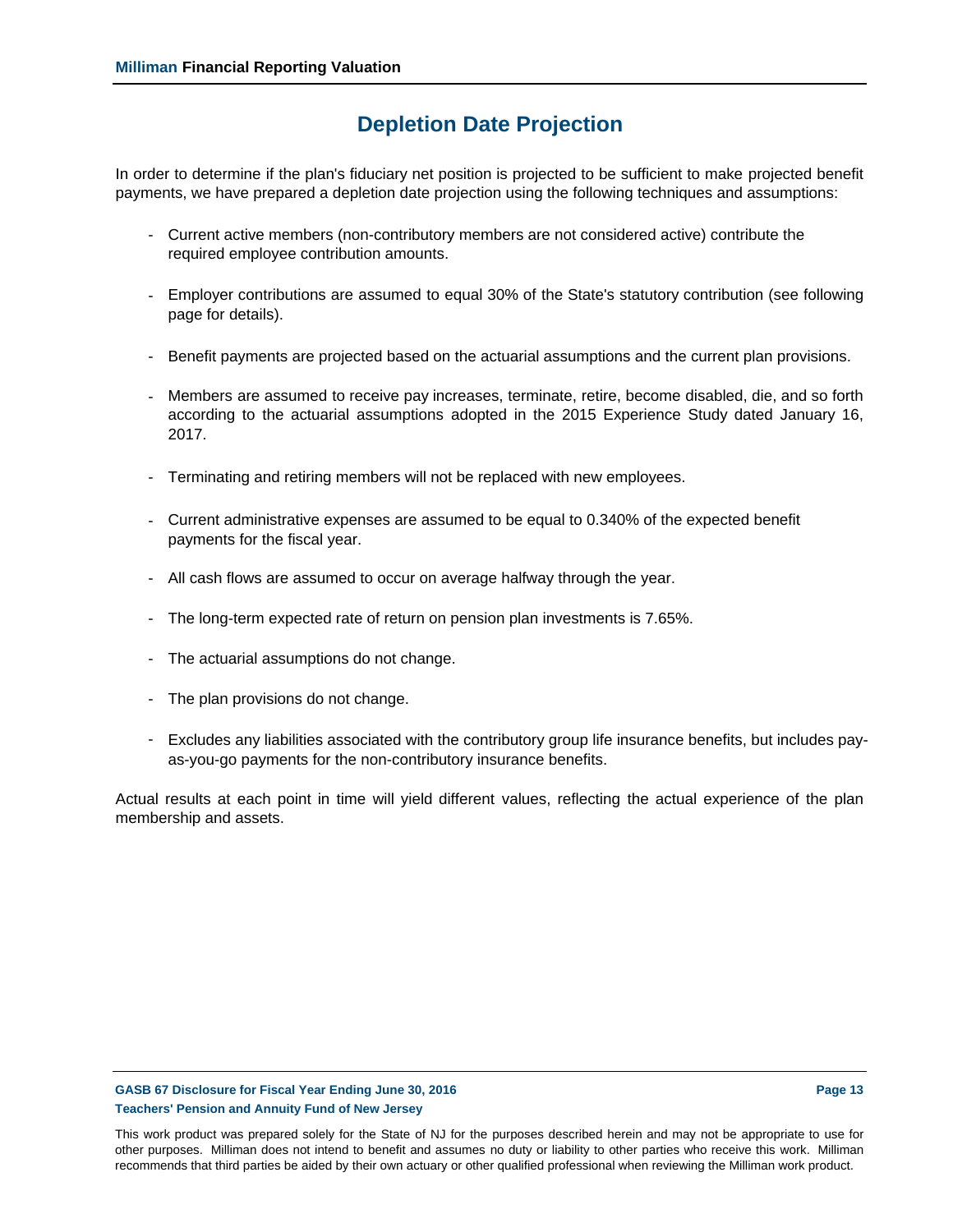## **Actuarial Methods and Assumptions Used for Funding Policy**

The following actuarial methods and assumptions were used in the July 1, 2015 funding valuation and modified in the 2015 Experience Study. Please see the valuation report and experience study dated February 18, 2016 and January 16, 2017, respectively for further details.

| <b>Valuation Timing</b>           | Actuarially determined contributions are calculated as of June<br>30, two years prior to the end of the fiscal year in which the<br>contributions are reported (i.e. June 30, 2014 valuation<br>determines June 30, 2016 fiscal year end contributions).                                                                                                              |
|-----------------------------------|-----------------------------------------------------------------------------------------------------------------------------------------------------------------------------------------------------------------------------------------------------------------------------------------------------------------------------------------------------------------------|
| <b>Actuarial Cost Method</b>      | Projected Unit Credit, per NJ Statue for pension benefits;<br>Actual claims for noncontributory group insurance benefits<br>are reimbursed monthly.                                                                                                                                                                                                                   |
| <b>Amortization Method</b>        | Level Dollar Amortization: Per NJ Statute, the amortization<br>period is 30 years until the June 30, 2019 valuation at which<br>time the period declines by 1 each year until 20 years. The<br>amortization amount in any future year cannot be lower then<br>the amount from the prior year until the plan is fully funded on<br>an actuarial value of assets basis. |
| <b>Asset Valuation Method</b>     | Per NJ Statue, 20% of the difference between the expected<br>Actuarial Value and market value is recognized each year in<br>determining the Actuarial Value of Assets.                                                                                                                                                                                                |
| <b>Inflation/SSTWB Inflation</b>  | 2.3%/ 3.3% until June 30, 2026; 2.6%/ 3.6% thereafter                                                                                                                                                                                                                                                                                                                 |
| <b>Salary Increases</b>           | Varies by years of employment and valuation year                                                                                                                                                                                                                                                                                                                      |
| <b>Investment Rate of Return</b>  | 7.65%                                                                                                                                                                                                                                                                                                                                                                 |
| <b>Cost of Living Adjustments</b> | None                                                                                                                                                                                                                                                                                                                                                                  |
| <b>Mortality</b>                  | Based on experience of TPAF members reflecting mortality<br>improvement on a generational basis based on a 60-year<br>average of Social Security data from 1953 to 2013.                                                                                                                                                                                              |
| <b>Other Assumptions</b>          | See June 30, 2015 Experience Study                                                                                                                                                                                                                                                                                                                                    |

#### GASB 67 Disclosure for Fiscal Year Ending June 30, 2016 **Page 14 Page 14 Page 14 Teachers' Pension and Annuity Fund of New Jersey**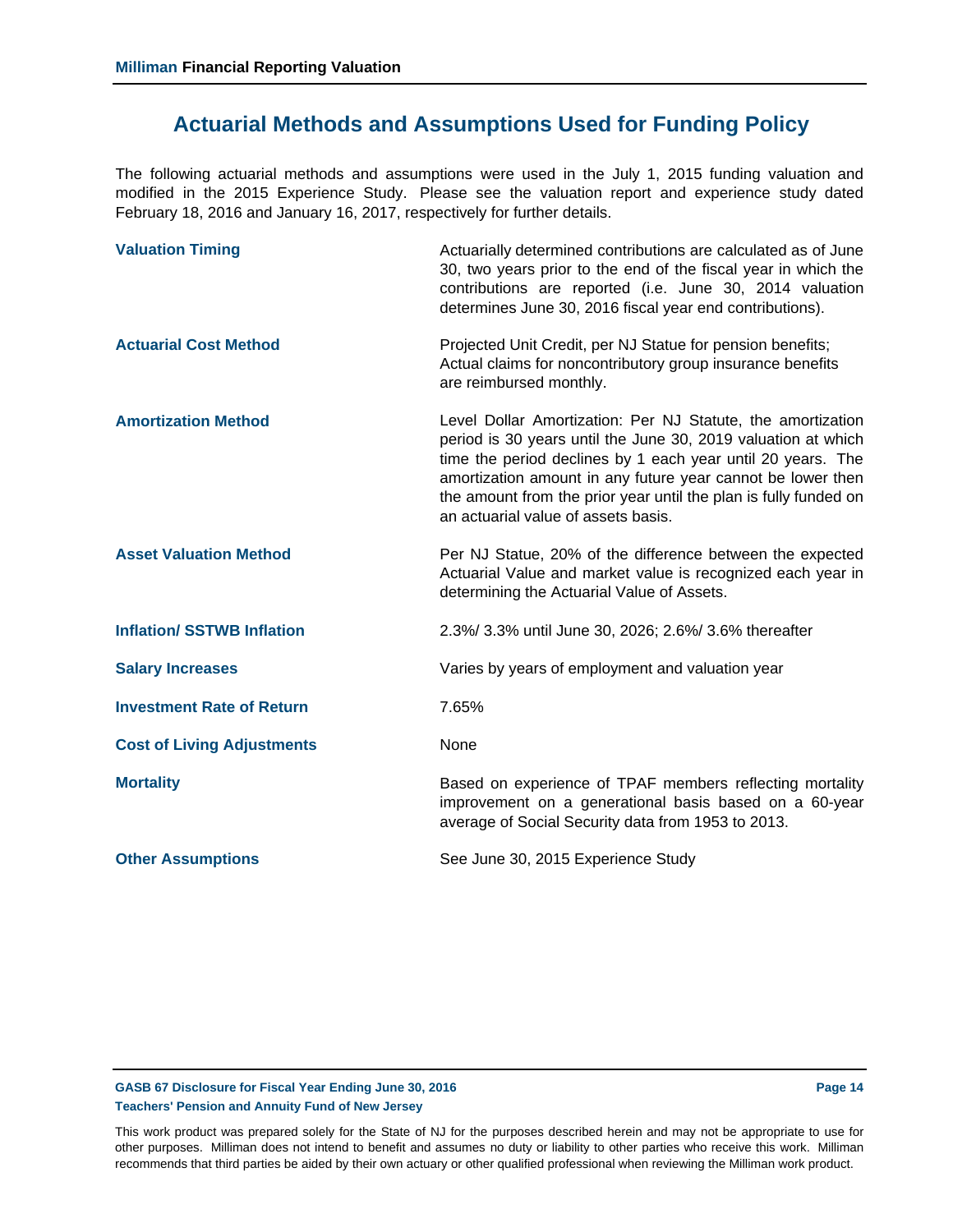|                       | <b>Projection of Contributions</b>                   |                                                     |                                 |                                                                    |                                                        |                                               |                      |
|-----------------------|------------------------------------------------------|-----------------------------------------------------|---------------------------------|--------------------------------------------------------------------|--------------------------------------------------------|-----------------------------------------------|----------------------|
| <b>Fiscal</b><br>Year | <b>Projected</b><br><b>Payroll</b><br><b>Current</b> | <b>Projected</b><br><b>Payroll</b><br><b>Future</b> | <b>Total</b><br><b>Employee</b> | (\$ in Millions)<br><b>Contributions</b><br>from<br><b>Current</b> | <b>Employer</b><br><b>Contributions</b><br>for Current | <b>Contributions</b><br>from<br><b>Future</b> | <b>Total</b>         |
| <b>End</b>            | <b>Employees</b>                                     | <b>Employees</b>                                    | <b>Payroll</b>                  | <b>Employees</b>                                                   | <b>Employees</b>                                       | Employees*                                    | <b>Contributions</b> |
| 2017                  | \$10,322                                             | \$0                                                 | \$10,322                        | \$724                                                              | \$859                                                  | \$0                                           | \$1,582              |
| 2018                  | 10,091                                               | 0                                                   | 10,091                          | 722                                                                | 943                                                    | $\pmb{0}$                                     | 1,665                |
| 2019                  | 9,895                                                | 0                                                   | 9,895                           | 725                                                                | 1,010                                                  | 0                                             | 1,735                |
| 2020                  | 9,730                                                | 0                                                   | 9,730                           | 711                                                                | 1,080                                                  | $\pmb{0}$                                     | 1,791                |
| 2021                  | 9,514                                                | 0                                                   | 9,514                           | 697                                                                | 1,163                                                  | $\mathbf 0$                                   | 1,860                |
| 2022                  | 9,344                                                | $\pmb{0}$                                           | 9,344                           | 686                                                                | 1,250                                                  | 0                                             | 1,936                |
| 2023                  | 9,198                                                | 0                                                   | 9,198                           | 673                                                                | 1,344                                                  | 0                                             | 2,016                |
| 2024                  | 8,982                                                | 0                                                   | 8,982                           | 657                                                                | 1,442                                                  | 0                                             | 2,099                |
| 2025                  | 8,759                                                | 0                                                   | 8,759                           | 642                                                                | 1,546                                                  | $\pmb{0}$                                     | 2,188                |
| 2026                  | 8,580                                                | 0                                                   | 8,580                           | 627                                                                | 1,658                                                  | 0                                             | 2,284                |
| 2027                  | 8,331                                                | 0                                                   | 8,331                           | 606                                                                | 1,777                                                  | 0                                             | 2,383                |
| 2028                  | 8,052                                                | 0                                                   | 8,052                           | 588                                                                | 1,904                                                  | 0                                             | 2,492                |
| 2029                  | 7,853                                                | 0                                                   | 7,853                           | 571                                                                | 2,040                                                  | $\pmb{0}$                                     | 2,611                |
| 2030                  | 7,573                                                | 0                                                   | 7,573                           | 0                                                                  | 0                                                      | $\pmb{0}$                                     | 0                    |
| 2031                  | 7,233                                                | 0                                                   | 7,233                           | 0                                                                  | 0                                                      | $\pmb{0}$                                     | $\pmb{0}$            |
| 2032                  | 6,933                                                | 0                                                   | 6,933                           | 0                                                                  | 0                                                      | 0                                             | $\pmb{0}$            |
| 2033                  | 6,580                                                | 0                                                   | 6,580                           | 0                                                                  | 0                                                      | $\pmb{0}$                                     | $\pmb{0}$            |
| 2034                  | 6,191                                                | 0                                                   | 6,191                           | 0                                                                  | 0                                                      | 0                                             | $\pmb{0}$            |
| 2035                  | 5,839                                                | 0                                                   | 5,839                           | 0                                                                  | 0                                                      | $\pmb{0}$                                     | $\pmb{0}$            |
| 2036                  | 5,461                                                | 0                                                   | 5,461                           | 0                                                                  | 0                                                      | 0                                             | $\pmb{0}$            |
| 2037                  | 5,072                                                | 0                                                   | 5,072                           | 0                                                                  | 0                                                      | $\pmb{0}$                                     | $\pmb{0}$            |
| 2038                  | 4,719                                                | 0                                                   | 4,719                           | 0                                                                  | 0                                                      | 0                                             | 0                    |
| 2039                  | 4,370                                                | 0                                                   | 4,370                           | 0                                                                  | 0                                                      | 0                                             | 0                    |
| 2040                  | 4,019                                                | $\pmb{0}$                                           | 4,019                           | 0                                                                  | 0                                                      | 0                                             | $\pmb{0}$            |
| 2041                  | 3,705                                                | 0                                                   | 3,705                           | 0                                                                  | 0                                                      | $\pmb{0}$                                     | 0                    |
| 2042                  | 3,401                                                | 0                                                   | 3,401                           | 0                                                                  | 0                                                      | $\mathbf 0$                                   | 0                    |
| 2043                  | 3,055                                                | 0                                                   | 3,055                           | 0                                                                  | 0                                                      | 0                                             | 0                    |
| 2044                  | 2,774                                                | 0                                                   | 2,774                           | 0                                                                  | 0                                                      | 0                                             | 0                    |
| 2045                  | 2,403                                                | $\pmb{0}$                                           | 2,403                           | 0                                                                  | 0                                                      | 0                                             | 0                    |
| 2046                  | 2,032                                                | 0                                                   | 2,032                           | 0                                                                  | $\pmb{0}$                                              | $\pmb{0}$                                     | $\pmb{0}$            |

\* Contributions from future employees that are above service cost and, therefore, can be allocated to payment of benefits of current employees under GASB rules.

#### GASB 67 Disclosure for Fiscal Year Ending June 30, 2016 **Page 15 Page 15 Teachers' Pension and Annuity Fund of New Jersey**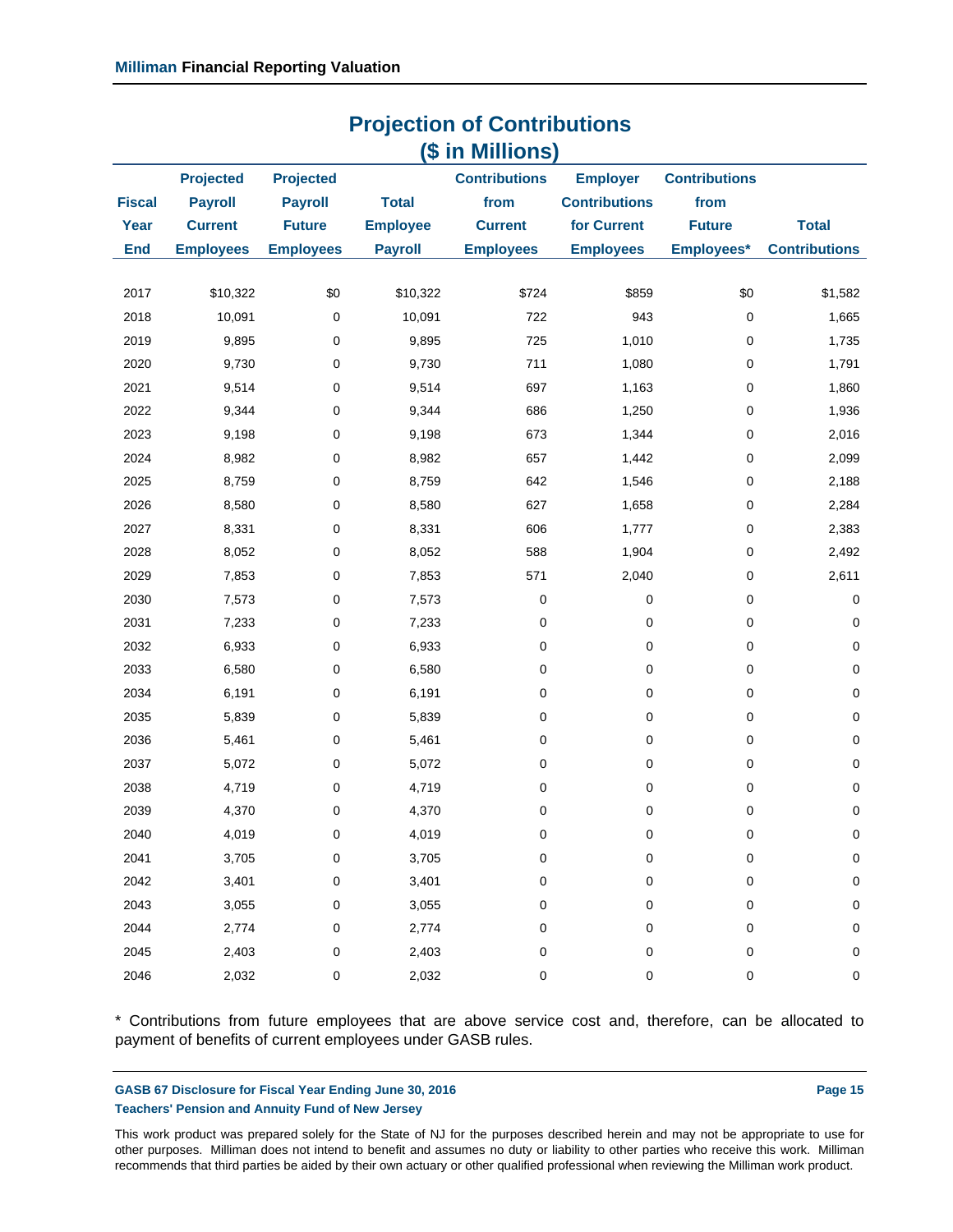| (\$ in Millions) |                  |                                   |                  |                                 |                  |                     |
|------------------|------------------|-----------------------------------|------------------|---------------------------------|------------------|---------------------|
|                  | <b>Projected</b> |                                   |                  |                                 |                  | <b>Projected</b>    |
| <b>Fiscal</b>    | <b>Beginning</b> | <b>Projected</b>                  | <b>Projected</b> | <b>Projected</b>                | <b>Projected</b> | <b>Ending</b>       |
| Year             | <b>Fiduciary</b> | <b>Total</b>                      | <b>Benefit</b>   | <b>Adminstrative Investment</b> |                  | <b>Fiduciary</b>    |
| <b>End</b>       |                  | <b>Net Position Contributions</b> | <b>Payments</b>  | <b>Expenses</b>                 | <b>Earnings</b>  | <b>Net Position</b> |
|                  |                  |                                   |                  |                                 |                  |                     |
| 2017             | \$22,718         | \$1,582                           | \$4,246          | \$14                            | \$1,607          | \$21,647            |
| 2018             | 21,647           | 1,665                             | 4,375            | 15                              | 1,520            | 20,442              |
| 2019             | 20,442           | 1,735                             | 4,481            | 15                              | 1,424            | 19,104              |
| 2020             | 19,104           | 1,791                             | 4,588            | 16                              | 1,317            | 17,609              |
| 2021             | 17,609           | 1,860                             | 4,694            | 16                              | 1,198            | 15,957              |
| 2022             | 15,957           | 1,936                             | 4,774            | 16                              | 1,068            | 14,171              |
| 2023             | 14,171           | 2,016                             | 4,862            | 17                              | 928              | 12,237              |
| 2024             | 12,237           | 2,099                             | 4,952            | 17                              | 776              | 10,143              |
| 2025             | 10,143           | 2,188                             | 5,037            | 17                              | 612              | 7,890               |
| 2026             | 7,890            | 2,284                             | 5,120            | 17                              | 436              | 5,473               |
| 2027             | 5,473            | 2,383                             | 5,231            | 18                              | 246              | 2,853               |
| 2028             | 2,853            | 2,492                             | 5,333            | 18                              | 42               | 36                  |
| 2029             | 36               | 2,611                             | 5,422            | $18$                            | 0                | $\pmb{0}$           |
| 2030             | 0                | 0                                 | 5,533            | 0                               | 0                | $\pmb{0}$           |
| 2031             | 0                | $\pmb{0}$                         | 5,648            | 0                               | 0                | $\pmb{0}$           |
| 2032             | 0                | 0                                 | 5,751            | 0                               | 0                | $\mathbf 0$         |
| 2033             | 0                | 0                                 | 5,868            | 0                               | 0                | $\pmb{0}$           |
| 2034             | 0                | 0                                 | 5,978            | 0                               | $\mathsf 0$      | $\pmb{0}$           |
| 2035             | 0                | 0                                 | 6,072            | 0                               | 0                | $\mathbf 0$         |
| 2036             | 0                | 0                                 | 6,171            | 0                               | 0                | $\mathbf 0$         |
| 2037             | 0                | $\pmb{0}$                         | 6,256            | 0                               | 0                | $\pmb{0}$           |
| 2038             | 0                | $\pmb{0}$                         | 6,317            | 0                               | 0                | $\pmb{0}$           |
| 2039             | 0                | 0                                 | 6,381            | 0                               | 0                | $\pmb{0}$           |
| 2040             | O                | O                                 | 6,427            | O                               | 0                | 0                   |
| 2041             | 0                | 0                                 | 6,443            | 0                               | $\pmb{0}$        | 0                   |
| 2042             | 0                | 0                                 | 6,482            | 0                               | 0                | 0                   |
| 2043             | 0                | 0                                 | 6,495            | 0                               | 0                | $\mathbf 0$         |
| 2044             | 0                | 0                                 | 6,497            | 0                               | 0                | 0                   |
| 2045             | 0                | 0                                 | 6,543            | 0                               | 0                | 0                   |
| 2046             | 0                | 0                                 | 6,536            | 0                               | 0                | 0                   |
| 2047             | 0                | 0                                 | 6,501            | 0                               | 0                | 0                   |
| 2048             | 0                | 0                                 | 6,490            | 0                               | 0                | 0                   |
| 2049             | 0                | 0                                 | 6,448            | 0                               | $\pmb{0}$        | $\pmb{0}$           |
|                  |                  |                                   |                  |                                 |                  |                     |

# **Projection of Fiduciary Net Position**

#### GASB 67 Disclosure for Fiscal Year Ending June 30, 2016 **Page 16 Page 16 Page 16 Teachers' Pension and Annuity Fund of New Jersey**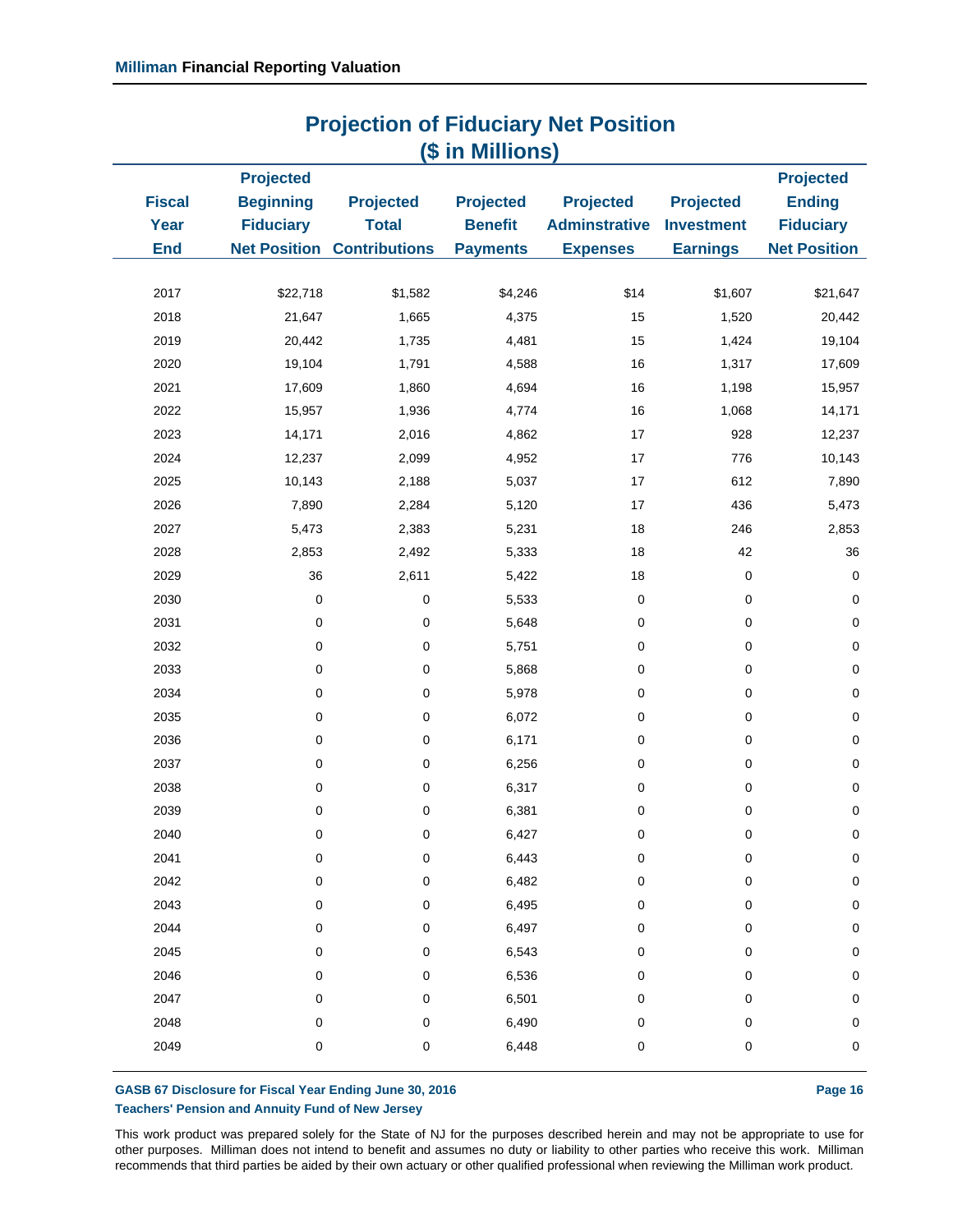## **Actuarial Present Value of Projected Benefit Payments (\$ in Millions)**

|               |                     |                  |                   |                   | <b>Present</b>  | <b>Present</b> | <b>Present</b>  |
|---------------|---------------------|------------------|-------------------|-------------------|-----------------|----------------|-----------------|
|               | <b>Projected</b>    |                  | "Funded"          | "Unfunded"        | <b>Value of</b> | Value of       | <b>Value of</b> |
| <b>Fiscal</b> | <b>Beginning</b>    | <b>Projected</b> | <b>Portion of</b> | <b>Portion of</b> | "Funded"        | "Unfunded"     | Total           |
| Year          | <b>Fiduciary</b>    | <b>Benefit</b>   | <b>Benefit</b>    | <b>Benefit</b>    | <b>Benefit</b>  | <b>Benefit</b> | <b>Benefit</b>  |
| End           | <b>Net Position</b> | <b>Payments</b>  | <b>Payments</b>   | <b>Payments</b>   | Payments*       | Payments**     | Payments***     |
|               |                     |                  |                   |                   |                 |                |                 |

```
\hbox{Total} \hskip 1.0cm 141,619
```
\* Discounted at the long-term expected rate of return, 7.65%

\*\* Discounted at the municipal bond rate, 2.85%

\*\*\* Discounted at the single interest rate that produces a total actuarial present value equal to the sum of the actuarial present values of ''funded'' and ''unfunded'' benefit payments, 3.22%

| 2017 | 22,718      | 4,246 | 4,246 | 0         | 3,944 | 0         | 4,113 |
|------|-------------|-------|-------|-----------|-------|-----------|-------|
| 2018 | 21,647      | 4,375 | 4,375 | 0         | 3,775 | 0         | 4,106 |
| 2019 | 20,442      | 4,481 | 4,481 | 0         | 3,592 | 0         | 4,075 |
| 2020 | 19,104      | 4,588 | 4,588 | 0         | 3,416 | 0         | 4,042 |
| 2021 | 17,609      | 4,694 | 4,694 | $\pmb{0}$ | 3,247 | 0         | 4,006 |
| 2022 | 15,957      | 4,774 | 4,774 | 0         | 3,068 | 0         | 3,947 |
| 2023 | 14,171      | 4,862 | 4,862 | 0         | 2,902 | 0         | 3,894 |
| 2024 | 12,237      | 4,952 | 4,952 | $\pmb{0}$ | 2,746 | $\pmb{0}$ | 3,843 |
| 2025 | 10,143      | 5,037 | 5,037 | 0         | 2,594 | 0         | 3,787 |
| 2026 | 7,890       | 5,120 | 5,120 | 0         | 2,450 | 0         | 3,729 |
| 2027 | 5,473       | 5,231 | 5,231 | $\pmb{0}$ | 2,325 | 0         | 3,691 |
| 2028 | 2,853       | 5,333 | 5,333 | 0         | 2,202 | 0         | 3,646 |
| 2029 | 36          | 5,422 | 0     | 5,422     | 0     | 3,763     | 3,591 |
| 2030 | $\mathbf 0$ | 5,533 | 0     | 5,533     | 0     | 3,733     | 3,550 |
| 2031 | 0           | 5,648 | 0     | 5,648     | 0     | 3,705     | 3,511 |
| 2032 | 0           | 5,751 | 0     | 5,751     | 0     | 3,668     | 3,463 |
| 2033 | 0           | 5,868 | 0     | 5,868     | 0     | 3,639     | 3,424 |
| 2034 | 0           | 5,978 | 0     | 5,978     | 0     | 3,605     | 3,379 |
| 2035 | 0           | 6,072 | 0     | 6,072     | 0     | 3,560     | 3,325 |
| 2036 | 0           | 6,171 | 0     | 6,171     | 0     | 3,518     | 3,274 |
| 2037 | 0           | 6,256 | 0     | 6,256     | 0     | 3,468     | 3,216 |
| 2038 | 0           | 6,317 | 0     | 6,317     | 0     | 3,404     | 3,145 |
| 2039 | 0           | 6,381 | 0     | 6,381     | 0     | 3,343     | 3,078 |
| 2040 | 0           | 6,427 | 0     | 6,427     | 0     | 3,274     | 3,004 |
| 2041 | 0           | 6,443 | 0     | 6,443     | 0     | 3,191     | 2,917 |
| 2042 | 0           | 6,482 | 0     | 6,482     | 0     | 3,122     | 2,843 |
|      |             |       |       |           |       |           |       |

#### GASB 67 Disclosure for Fiscal Year Ending June 30, 2016 **Page 17A** Page 17A **Teachers' Pension and Annuity Fund of New Jersey**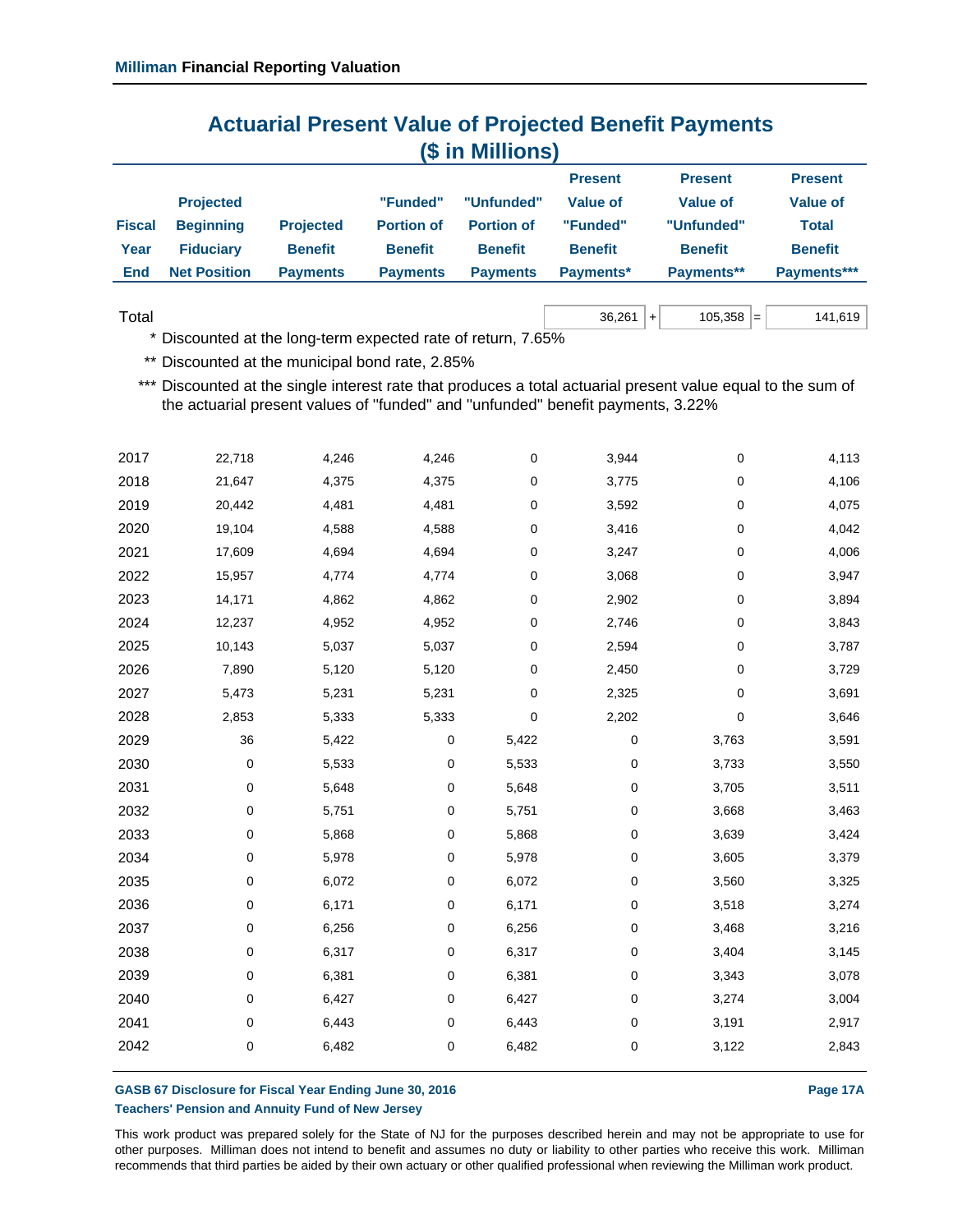## **Actuarial Present Value of Projected Benefit Payments (\$ in Millions)**

|               | <b>Projected</b>    |                  | "Funded"          | "Unfunded"        | <b>Present</b><br><b>Value of</b> | <b>Present</b><br><b>Value of</b> | <b>Present</b><br><b>Value of</b> |
|---------------|---------------------|------------------|-------------------|-------------------|-----------------------------------|-----------------------------------|-----------------------------------|
| <b>Fiscal</b> | <b>Beginning</b>    | <b>Projected</b> | <b>Portion of</b> | <b>Portion of</b> | "Funded"                          | "Unfunded"                        | <b>Total</b>                      |
| Year          | <b>Fiduciary</b>    | <b>Benefit</b>   | <b>Benefit</b>    | <b>Benefit</b>    | <b>Benefit</b>                    | <b>Benefit</b>                    | <b>Benefit</b>                    |
| <b>End</b>    | <b>Net Position</b> | <b>Payments</b>  | <b>Payments</b>   | <b>Payments</b>   | Payments*                         | Payments**                        | Payments***                       |
|               |                     |                  |                   |                   |                                   |                                   |                                   |
| 2043          | $\pmb{0}$           | 6,495            | $\mathsf 0$       | 6,495             | $\pmb{0}$                         | 3,041                             | 2,760                             |
| 2044          | 0                   | 6,497            | 0                 | 6,497             | 0                                 | 2,958                             | 2,675                             |
| 2045          | 0                   | 6,543            | $\pmb{0}$         | 6,543             | $\pmb{0}$                         | 2,897                             | 2,610                             |
| 2046          | 0                   | 6,536            | $\mathbf 0$       | 6,536             | $\mathbf 0$                       | 2,813                             | 2,525                             |
| 2047          | 0                   | 6,501            | 0                 | 6,501             | 0                                 | 2,721                             | 2,434                             |
| 2048          | 0                   | 6,490            | $\mathbf 0$       | 6,490             | 0                                 | 2,641                             | 2,354                             |
| 2049          | 0                   | 6,448            | 0                 | 6,448             | 0                                 | 2,551                             | 2,266                             |
| 2050          | 0                   | 6,400            | $\mathbf 0$       | 6,400             | $\pmb{0}$                         | 2,462                             | 2,179                             |
| 2051          | 0                   | 6,369            | 0                 | 6,369             | $\mathbf 0$                       | 2,382                             | 2,100                             |
| 2052          | 0                   | 6,299            | 0                 | 6,299             | $\mathbf 0$                       | 2,291                             | 2,013                             |
| 2053          | 0                   | 6,228            | 0                 | 6,228             | $\pmb{0}$                         | 2,202                             | 1,928                             |
| 2054          | 0                   | 6,169            | 0                 | 6,169             | 0                                 | 2,121                             | 1,850                             |
| 2055          | 0                   | 6,049            | 0                 | 6,049             | 0                                 | 2,022                             | 1,757                             |
| 2056          | 0                   | 5,950            | 0                 | 5,950             | 0                                 | 1,933                             | 1,675                             |
| 2057          | 0                   | 5,795            | 0                 | 5,795             | $\mathbf 0$                       | 1,831                             | 1,580                             |
| 2058          | 0                   | 5,628            | 0                 | 5,628             | $\pmb{0}$                         | 1,729                             | 1,487                             |
| 2059          | 0                   | 5,459            | 0                 | 5,459             | 0                                 | 1,631                             | 1,397                             |
| 2060          | 0                   | 5,268            | 0                 | 5,268             | $\pmb{0}$                         | 1,530                             | 1,306                             |
| 2061          | 0                   | 5,081            | 0                 | 5,081             | $\pmb{0}$                         | 1,435                             | 1,221                             |
| 2062          | 0                   | 4,877            | 0                 | 4,877             | $\pmb{0}$                         | 1,339                             | 1,135                             |
| 2063          | 0                   | 4,667            | 0                 | 4,667             | $\mathbf 0$                       | 1,246                             | 1,052                             |
| 2064          | 0                   | 4,450            | $\pmb{0}$         | 4,450             | $\pmb{0}$                         | 1,155                             | 972                               |
| 2065          | 0                   | 4,230            | 0                 | 4,230             | $\pmb{0}$                         | 1,067                             | 895                               |
| 2066          | 0                   | 4,006            | 0                 | 4,006             | 0                                 | 983                               | 821                               |
| 2067          | 0                   | 3,778            | 0                 | 3,778             | $\pmb{0}$                         | 901                               | 750                               |
| 2068          | $\mathbf 0$         | 3,547            | 0                 | 3,547             | $\pmb{0}$                         | 823                               | 683                               |
| 2069          | 0                   | 3,315            | 0                 | 3,315             | $\pmb{0}$                         | 748                               | 618                               |
| 2070          | 0                   | 3,082            | 0                 | 3,082             | 0                                 | 676                               | 557                               |
| 2071          | 0                   | 2,849            | 0                 | 2,849             | $\pmb{0}$                         | 607                               | 499                               |
| 2072          | 0                   | 2,618            | 0                 | 2,618             | 0                                 | 543                               | 444                               |
| 2073          | 0                   | 2,390            | 0                 | 2,390             | $\pmb{0}$                         | 482                               | 392                               |
| 2074          | 0                   | 2,166            | 0                 | 2,166             | $\pmb{0}$                         | 424                               | 345                               |
|               |                     |                  |                   |                   |                                   |                                   |                                   |

#### GASB 67 Disclosure for Fiscal Year Ending June 30, 2016 **Page 17B** Page 17B **Teachers' Pension and Annuity Fund of New Jersey**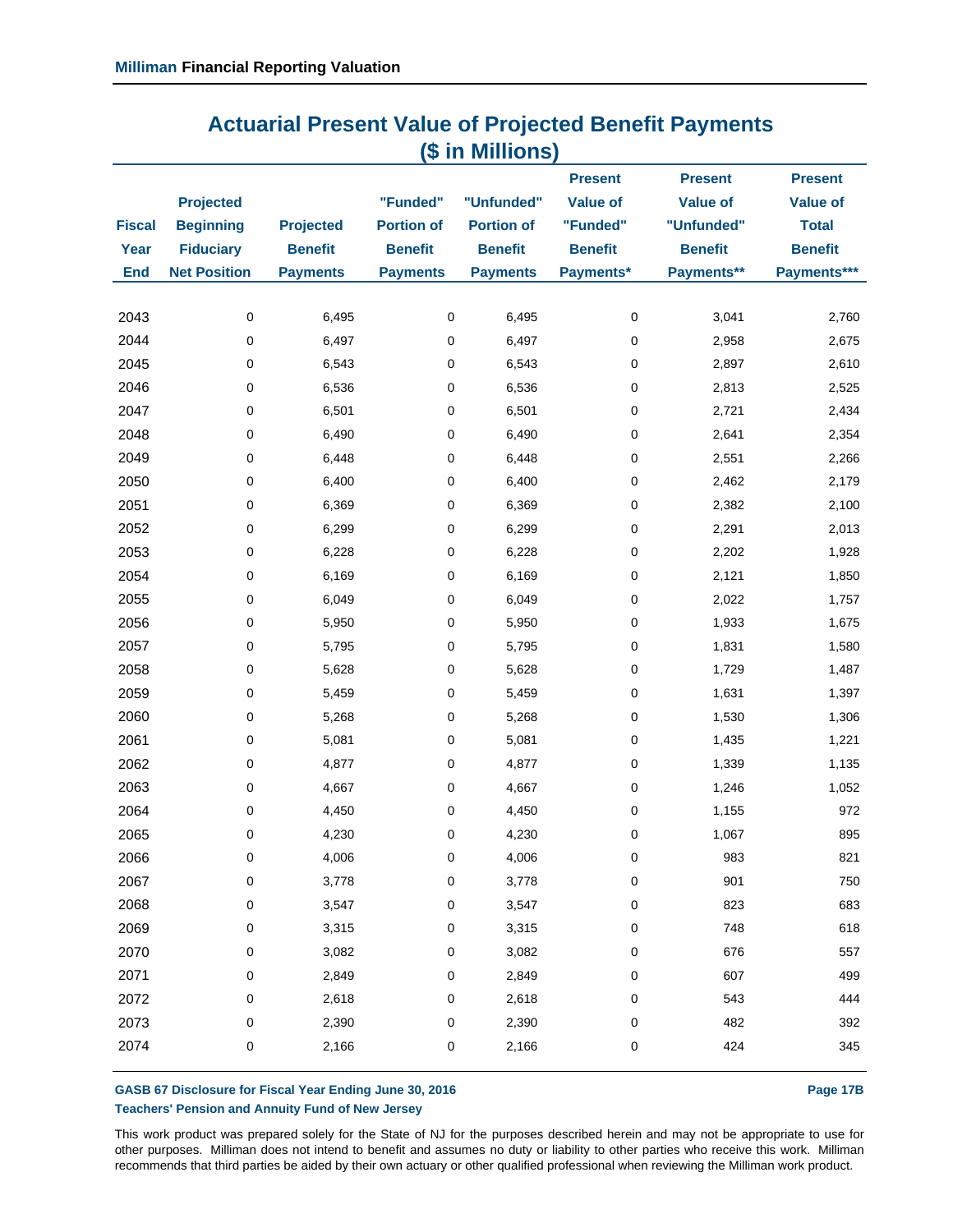| <b>Actuarial Present Value of Projected Benefit Payments</b> |  |
|--------------------------------------------------------------|--|
| (\$ in Millions)                                             |  |

|               |                     |                  |                   |                         | <b>Present</b>  | <b>Present</b>  | <b>Present</b>  |
|---------------|---------------------|------------------|-------------------|-------------------------|-----------------|-----------------|-----------------|
|               | <b>Projected</b>    |                  | "Funded"          | "Unfunded"              | <b>Value of</b> | <b>Value of</b> | <b>Value of</b> |
| <b>Fiscal</b> | <b>Beginning</b>    | <b>Projected</b> | <b>Portion of</b> | <b>Portion of</b>       | "Funded"        | "Unfunded"      | <b>Total</b>    |
| Year          | <b>Fiduciary</b>    | <b>Benefit</b>   | <b>Benefit</b>    | <b>Benefit</b>          | <b>Benefit</b>  | <b>Benefit</b>  | <b>Benefit</b>  |
| <b>End</b>    | <b>Net Position</b> | <b>Payments</b>  | <b>Payments</b>   | <b>Payments</b>         | Payments*       | Payments**      | Payments***     |
|               |                     | 1,949            | $\mathsf 0$       |                         | $\pmb{0}$       | 371             |                 |
| 2075<br>2076  | 0<br>0              | 1,739            | $\pmb{0}$         | 1,949<br>1,739          | $\pmb{0}$       | 322             | 300<br>260      |
| 2077          | 0                   | 1,538            | $\pmb{0}$         | 1,538                   | $\pmb{0}$       | 277             | 222             |
| 2078          | 0                   | 1,348            | $\mathbf 0$       | 1,348                   | $\mathbf 0$     | 236             | 189             |
| 2079          | 0                   | 1,169            | $\pmb{0}$         | 1,169                   | $\pmb{0}$       | 199             | 159             |
| 2080          | 0                   | 1,002            | $\pmb{0}$         | 1,002                   | 0               | 166             | 132             |
| 2081          | 0                   | 850              | $\pmb{0}$         | 850                     | $\mathbf 0$     | 137             | 108             |
| 2082          | 0                   | 711              | $\mathbf 0$       | 711                     | $\mathbf 0$     | 111             | 88              |
| 2083          | 0                   | 587              | $\pmb{0}$         | 587                     | $\pmb{0}$       | 89              | 70              |
| 2084          | 0                   | 477              | $\mathbf 0$       | 477                     | $\pmb{0}$       | 71              | 55              |
| 2085          | 0                   | 381              | $\pmb{0}$         | 381                     | $\pmb{0}$       | 55              | 43              |
| 2086          | 0                   | 300              | $\mathbf 0$       | 300                     | $\mathbf 0$     | 42              | 33              |
| 2087          | 0                   | 232              | $\pmb{0}$         | 232                     | $\pmb{0}$       | 32              | 24              |
| 2088          | 0                   | 176              | $\mathbf 0$       | 176                     | $\mathbf 0$     | 23              | 18              |
| 2089          | 0                   | 131              | $\pmb{0}$         | 131                     | $\pmb{0}$       | 17              | 13              |
| 2090          | 0                   | 96               | $\mathbf 0$       | 96                      | $\pmb{0}$       | 12              | 9               |
| 2091          | 0                   | 69               | $\pmb{0}$         | 69                      | $\mathbf 0$     | $\,8\,$         | 6               |
| 2092          | 0                   | 48               | $\mathbf 0$       | 48                      | $\mathbf 0$     | 6               | $\overline{4}$  |
| 2093          | 0                   | 33               | $\pmb{0}$         | 33                      | $\mathbf 0$     | 4               | 3               |
| 2094          | 0                   | 22               | $\mathbf 0$       | 22                      | $\mathbf 0$     | 2               | $\sqrt{2}$      |
| 2095          | 0                   | 15               | $\pmb{0}$         | 15                      | 0               | 2               | 1               |
| 2096          | 0                   | $\boldsymbol{9}$ | $\mathbf 0$       | 9                       | 0               | 1               | $\mathbf{1}$    |
| 2097          | 0                   | 6                | $\pmb{0}$         | 6                       | $\pmb{0}$       | 1               | $\pmb{0}$       |
| 2098          | 0                   | 4                | 0                 | 4                       | 0               | 0               | $\pmb{0}$       |
| 2099          | 0                   | 2                | 0                 | $\overline{\mathbf{c}}$ | 0               | 0               | $\mathbf 0$     |
| 2100          | 0                   | 1                | 0                 | 1                       | 0               | 0               | $\pmb{0}$       |
| 2101          | 0                   | 1                | 0                 | 1                       | 0               | 0               | $\mathbf 0$     |
| 2102          | 0                   | 0                | 0                 | 0                       | 0               | 0               | $\pmb{0}$       |
| 2103          | 0                   | 0                | 0                 | 0                       | 0               | 0               | $\pmb{0}$       |
| 2104          | 0                   | 0                | 0                 | 0                       | 0               | 0               | $\pmb{0}$       |
| 2105          | 0                   | $\mathbf 0$      | $\pmb{0}$         | 0                       | 0               | 0               | $\pmb{0}$       |
| 2106          | 0                   | 0                | 0                 | 0                       | 0               | 0               | 0               |
|               |                     |                  |                   |                         |                 |                 |                 |

#### GASB 67 Disclosure for Fiscal Year Ending June 30, 2016 **Page 17C** Page 17C **Teachers' Pension and Annuity Fund of New Jersey**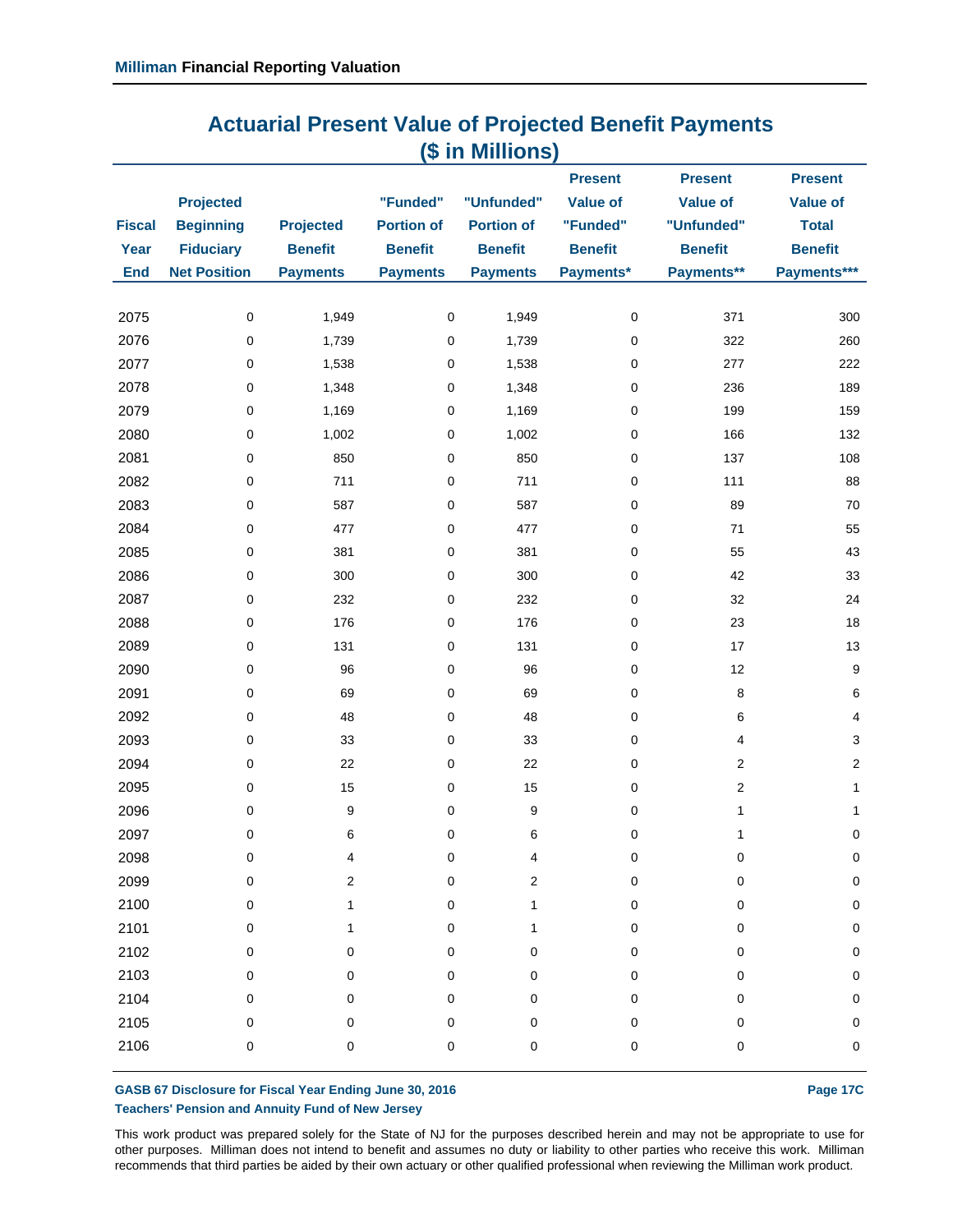## **Actuarial Present Value of Projected Benefit Payments (\$ in Millions)**

|               |                     |                  |                   |                   | <b>Present</b>  | <b>Present</b>  | <b>Present</b>  |
|---------------|---------------------|------------------|-------------------|-------------------|-----------------|-----------------|-----------------|
|               | <b>Projected</b>    |                  | "Funded"          | "Unfunded"        | <b>Value of</b> | <b>Value of</b> | <b>Value of</b> |
| <b>Fiscal</b> | <b>Beginning</b>    | <b>Projected</b> | <b>Portion of</b> | <b>Portion of</b> | "Funded"        | "Unfunded"      | <b>Total</b>    |
| Year          | <b>Fiduciary</b>    | <b>Benefit</b>   | <b>Benefit</b>    | <b>Benefit</b>    | <b>Benefit</b>  | <b>Benefit</b>  | <b>Benefit</b>  |
| End           | <b>Net Position</b> | <b>Payments</b>  | <b>Payments</b>   | <b>Payments</b>   | Payments*       | Payments**      | Payments***     |
|               |                     |                  |                   |                   |                 |                 |                 |
| 2107          | 0                   | 0                | $\Omega$          | $\Omega$          | <sup>0</sup>    | 0               | $\Omega$        |
| 2108          | 0                   | <sup>0</sup>     | $\Omega$          | $\Omega$          | 0               | 0               | $\Omega$        |
| 2109          | $\Omega$            | $\Omega$         | $\Omega$          | $\Omega$          | U               | 0               | $\Omega$        |
| 2110          | 0                   | 0                | 0                 | $\mathbf 0$       | U               | 0               | $\Omega$        |
| 2111          | <sup>0</sup>        | <sup>0</sup>     | $\Omega$          | $\Omega$          | U               | U               | $\Omega$        |
| 2112          | 0                   | 0                | $\Omega$          | 0                 | 0               | 0               | $\Omega$        |
| 2113          | 0                   | <sup>0</sup>     | $\Omega$          | $\Omega$          | U               | 0               | $\Omega$        |
| 2114          | 0                   | 0                | 0                 | $\Omega$          | 0               | 0               | $\Omega$        |
| 2115          |                     | 0                | 0                 | 0                 |                 | 0               | $\Omega$        |

#### GASB 67 Disclosure for Fiscal Year Ending June 30, 2016 **Page 17D Page 17D Teachers' Pension and Annuity Fund of New Jersey**